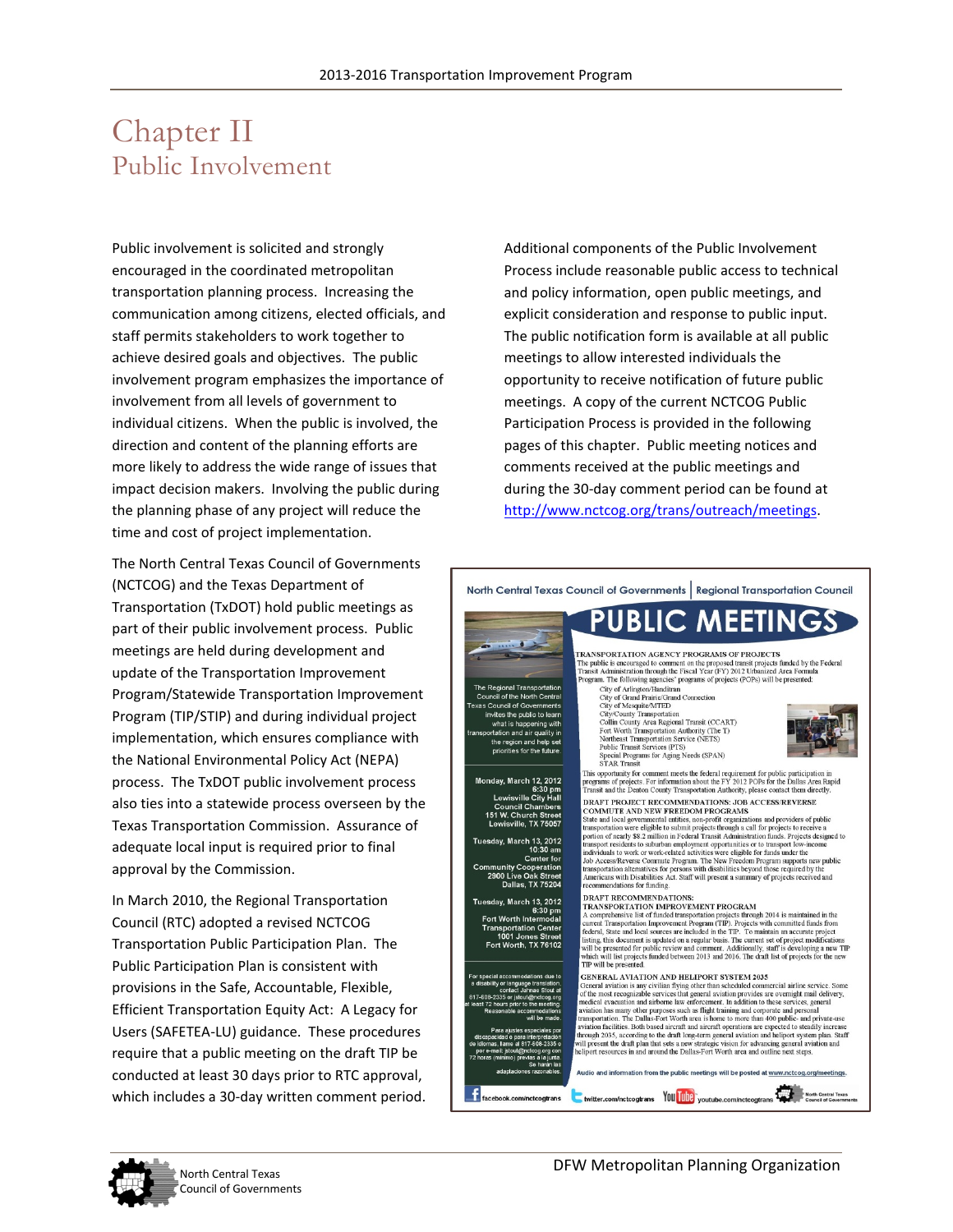During development of the 2013-2016 TIP, public meetings were held to obtain a consensus of the constituency served by the program. Draft project listings were presented to the public at Public Meetings held on **March 12 and 13, 2012 in Lewisville, Dallas, and Fort Worth.**

on the nature of the change, these modifications are either processed administratively or require STTC and RTC approval to proceed. Then, significant project modifications are transmitted to TxDOT for incorporation into the Statewide TIP (STIP) in accordance with the State's rules for modification of the STIP. This process will be discussed in greater

These meetings were held to educate, inform, and

seek comments from

transportation issues and the specific projects proposed for funding listed in the TIP. Comments were solicited from those present who wished to

the public on

**Public meeting locations are selected based on:**

- Minority and low-income communities,
- Transit accessibility, transportation issues within a particular community,
- Convenient times of the day to conduct meetings.

detail in the next chapter. These project modifications are communicated to the public through the public participation process.

speak for the record and any other citizens who wished to submit comments in writing during the comment period ending April 2012.

NCTCOG regularly supports and holds meetings for the NCTCOG Executive Board, the Regional Transportation Council (RTC), and the Surface Transportation Technical Committee (STTC). These committees review, endorse, or approve the development of the TIP and the supporting air quality conformity analysis. These meetings are open to the public, and meeting agendas are available to all interested parties.

Throughout the year, modifications to the programmed projects in the TIP are often necessary to either update project information or to facilitate changes to TxDOT's project letting schedules. Based NCTCOG staff considers environmental justice issues in the transportation planning process when conducting public meetings.

Given the large Metropolitan Area, staff also attempts to avoid repeat locations. Other efforts to involve minority communities include publication of newspaper display ads in local minority publications.

Invitations are mailed to approximately 8,000 individuals and organizations contained in NCTCOG's public notification database. All public meetings are posted on the Texas Secretary of State's Texas Register web site as part of the Open Meetings requirement. Public meeting notices are also mailed to public libraries and city/county offices for posting.

**For more information or minutes of public meetings, please visit [http://www.nctcog.org/trans/outreach/meetings.](http://www.nctcog.org/trans/outreach/meetings)**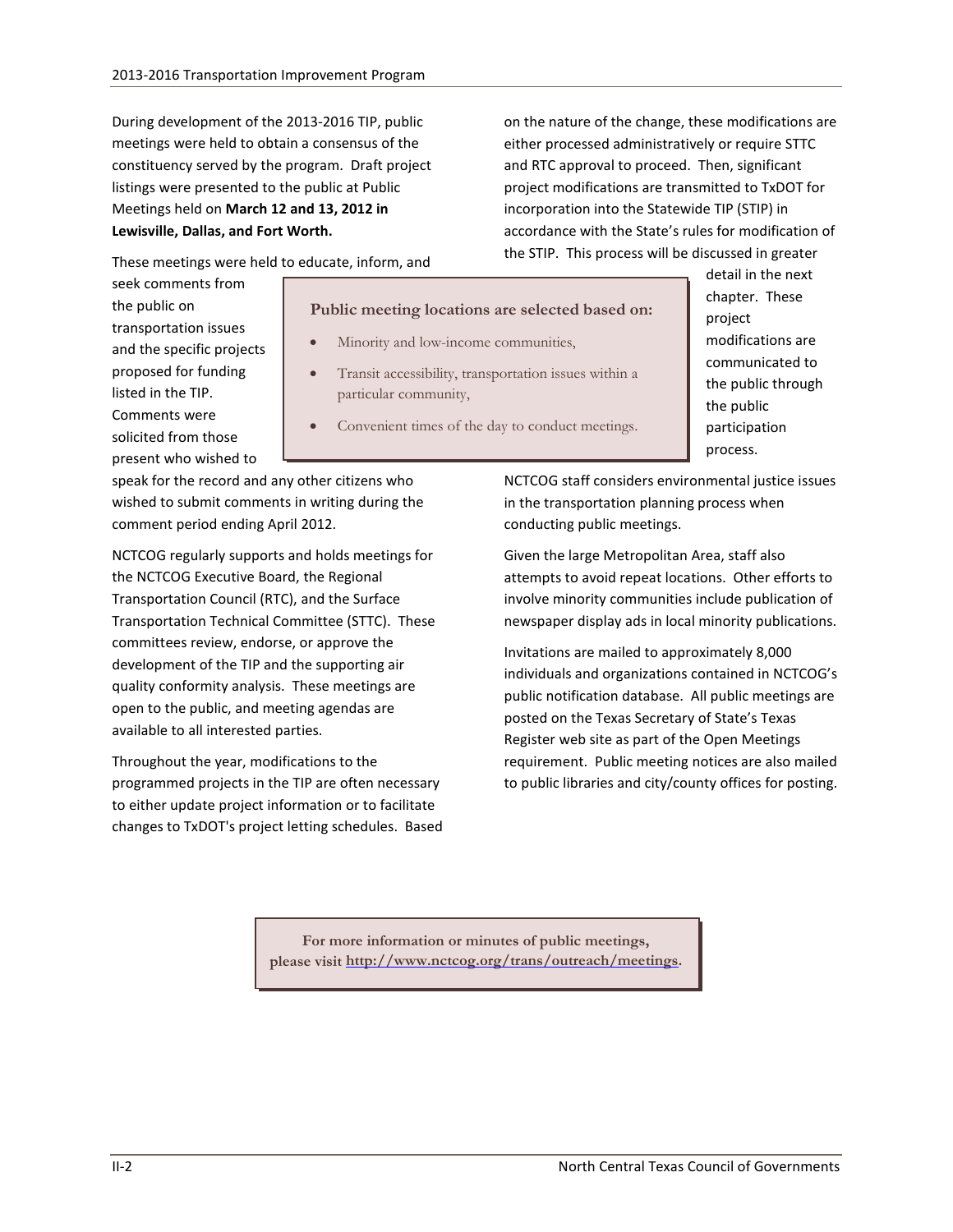## **THE NEED FOR PUBLIC PARTICIPATION**

An effective public participation process provides for an open exchange of information and ideas between the public and transportation decision makers. The overall objective of the North Central Texas Council of Governments' (NCTCOG's) Transportation Department public participation plan is that it is proactive, provides complete information, timely public notice, full public access to key decisions, and opportunities for early and continuing involvement. Not only does the public participation plan provide a mechanism for NCTCOG Transportation Department to solicit ideas and public comments, it also builds support among the public who are stakeholders in transportation investments that impact their communities.

Key elements for effective public participation are:

- 1. Clearly defined purpose and objectives for initiating a public dialogue on transportation plans, programs, projects, policies and partnerships;
- 2. Identification of specifically who the affected public and other stakeholder groups are with respect to the plans, programs, projects, policies and partnerships under development;
- 3. Identification of techniques for engaging the public in the process;
- 4. Varied notification procedures which effectively target affected groups;
- 5. Education and assistance techniques which result in an accurate and full public understanding of the transportation problem, potential solutions, and obstacles and opportunities within various solutions to the problem; and
- 6. Follow-through by public agencies demonstrating that decision makers seriously considered public input.
- 7. Multiple mediums and opportunities to submit input.

NCTCOG Transportation Department reviews guidance on public participation from the Federal Highway Administration/Federal Transit Administration on a regular basis.

## **ENVIRONMENTAL JUSTICE AND TITLE VI REQUIREMENTS**

NCTCOG is committed to incorporating Environmental Justice elements and Title VI considerations into its Public Participation Plan. During the public participation process, populations that have been traditionally underserved by existing transportation systems, including but not limited to low-income and minority households, are sought out and their needs considered.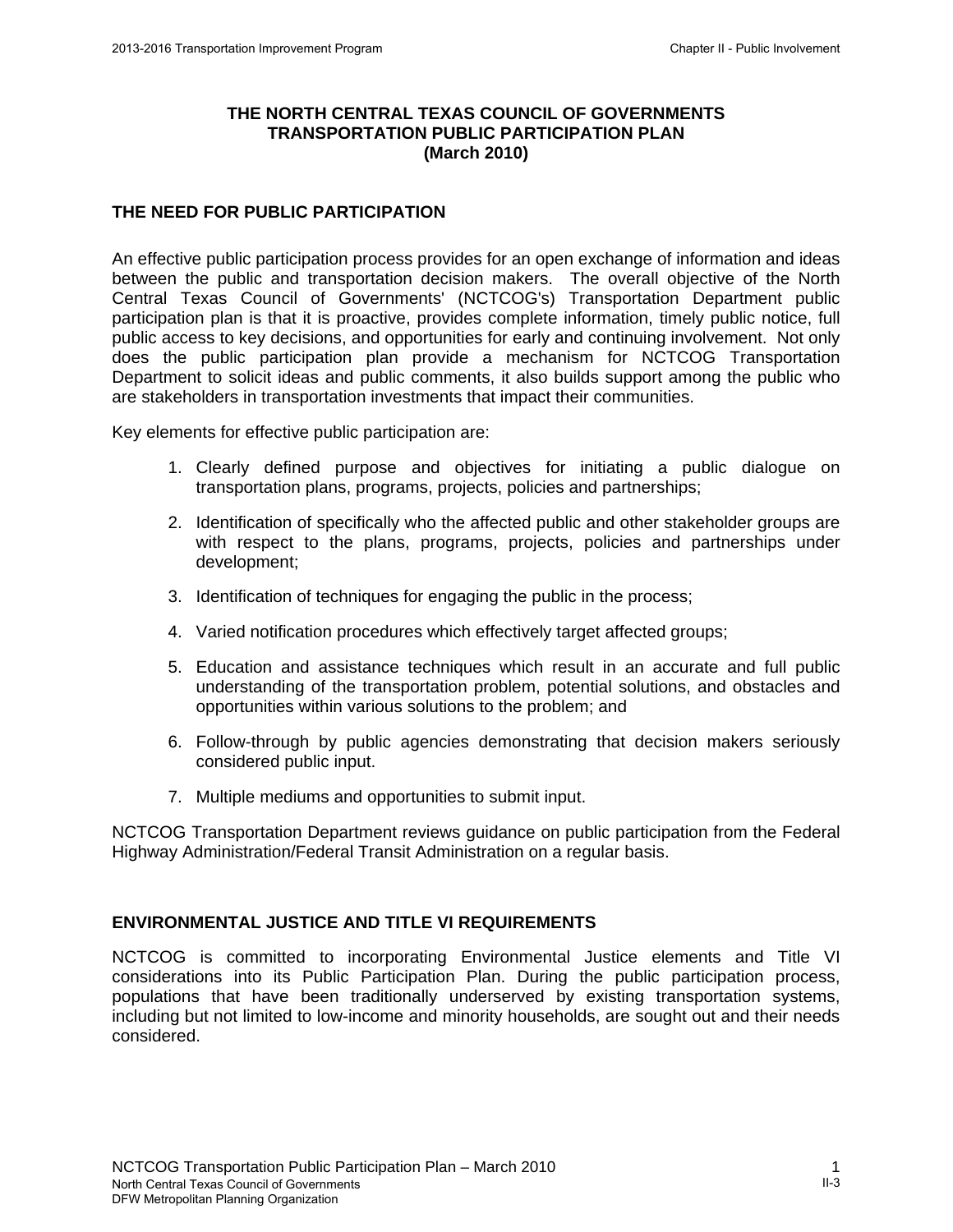In response to Executive Order 12898: Federal Actions to Address Environmental Justice in Minority and Low-Income Populations, NCTCOG's policy reflects that no segment of the region should, because of race, economic makeup, age, sex, or disability, bear a disproportionate share of the adverse human health or environmental effects, including social and economic effects, of its programs, policies, and activities or be denied equal access to environmental benefits. Other fundamental concepts of Environmental Justice included in NCTCOG's policy are to ensure the full and fair participation by all potentially affected communities in the transportation decision-making process; and to prevent the denial of, reduction in, or significant delay in receipt of benefits by minority and low-income populations.

NCTCOG addresses Environmental Justice concerns throughout the transportation planning process, and it is the responsibility of all staff to consider the needs of traditionally underserved communities during planning, project selection and project implementation. As the Public Participation Plan is implemented, special consideration is given to ensure all residents have reasonable access to information and opportunities to give input. Demographic data is analyzed to identify communities of concern that can be used for public meeting location and outreach event selection as well as identification of need for more targeted or diverse outreach efforts. NCTCOG annually publishes a report outlining how Environmental Justice concerns are addressed in the Department's activities.

A Language Assistance Plan (LAP) (Appendix E) outlines NCTCOG's efforts to make information available to limited English proficient (LEP) persons. According to U.S. Department of Transportation Guidelines, a four-factor analysis is used to evaluate the extent to which language assistance measures are required to ensure meaningful access to LEP persons.

The four-factor analysis considers:

- 1. The number or proportion of LEP persons eligible to be served or likely to be encountered by a program, activity or service.
- 2. The frequency with which LEP individuals come in contact with the program.
- 3. The nature and importance of the program, activity or service provided by the federal-funding recipient to people's lives.
- 4. Resources available to federal-funding recipients and costs of language assistance.

The LAP outlines demographic information, analysis of Department activities, language assistance provided and communication to LEP persons about the availability of language assistance.

Title VI states that no person is excluded from participation in, denied the benefit of, or subjected to discrimination under any program or activity receiving federal financial assistance on the basis of race, color, national origin, age, sex, disability, or religion. Title VI prohibits discrimination: whether intentional or where the unintended effect is unduly burdensome.

Title VI Complaint Procedures (Appendix F) outlines the NCTCOG Title VI policy, how an individual may submit a complaint, how the complaint will be investigated and potential resolution scenarios.

## **PUBLIC PARTICIPATION REQUIREMENTS**

Prior to the passage of the Intermodal Surface Transportation Efficiency Act of 1991 (ISTEA),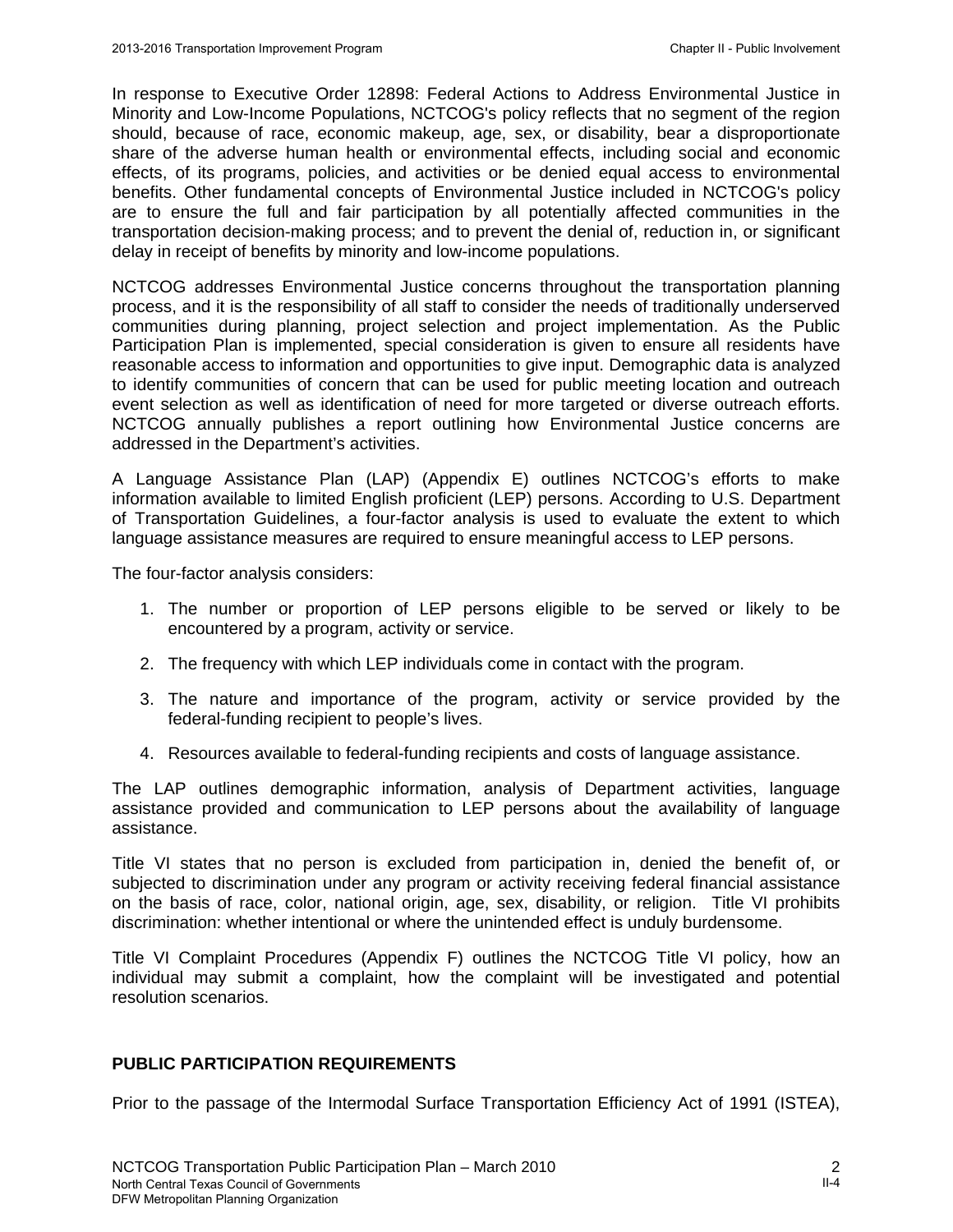there were no formal public involvement procedures for metropolitan transportation planning. However, all technical committee meetings and Regional Transportation Council meetings were open to the public, and meeting notices were mailed to several hundred interested parties. A concerted effort to contact private sector and government interests was achieved. In addition, local government hearings were held prior to the adoption of the Metropolitan Transportation Plan and Transportation Improvement Program.

ISTEA and subsequent federal transportation legislation include requirements for proactive public involvement as part of the metropolitan transportation planning process. This Public Participation Plan was updated in May 2007 in accordance with the Safe, Accountable, Flexible, Efficient Transportation Equity Act: a Legacy for Users (SAFETEA-LU) and related federal rules.

The federal rules for metropolitan transportation planning contain additional guidelines in 23 CFR 450.316. Ten requirements are specified and are summarized in Appendix A, along with NCTCOG's response as to how the requirement will be met. Appendix B specifically lists the types of interested parties identified in SAFETEA-LU.

## **PUBLIC PARTICIPATION COMPONENTS**

There are six main components to the NCTCOG Transportation Public Participation Plan, as described below:

- 1. Public meetings will occur prior to NCTCOG's Regional Transportation Council (RTC) approval of the Transportation Improvement Program (TIP), the Metropolitan Transportation Plan (MTP), Air Quality Conformity, and the Unified Planning Work Program (UPWP). Public meetings will also occur prior to TIP revisions and MTP updates.
- 2. Notification of UPWP modifications and TIP administrative amendments can be conducted by mailings, newspaper ads, and/or e-mail, if not addressed at public meetings.
- 3. Open meetings include RTC and the standing technical, policy and strategic committees.
- 4. NCTCOG's Government Applications Review Committee provides a forum for the review of applications for various federal and State programs as part of the Texas Review and Comment System.
- 5. Whenever NCTCOG is involved in the development of environmental documents following National Environmental Policy Act (NEPA), staff will coordinate with implementing agencies for public involvement and, when applicable, the Texas Department of Transportation Environmental Manual.
- 6. Additional public information is available through NCTCOG staff and Web site.

The following tables contain details concerning each component of the public participation plan: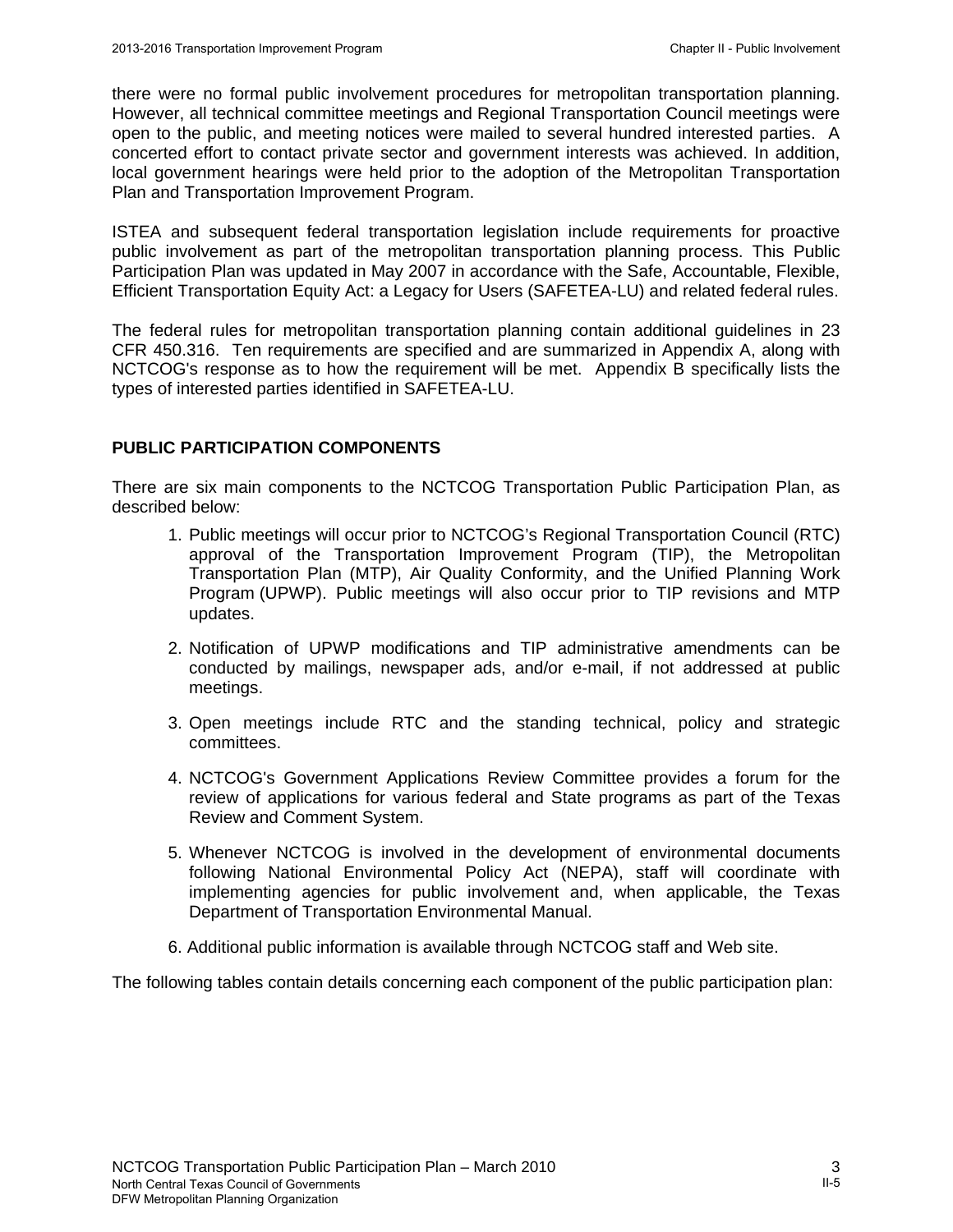#### *1. Public Meetings*

| <b>PUBLIC PARTICIPATION</b><br><b>COMPONENT</b>                                                                                     | <b>PUBLIC MEETING</b><br><b>DATE</b>                                                                                                                                        | <b>COMMENT</b><br>PERIOD <sup>2</sup> | <b>ADDITIONAL COMMENTS</b>                                                                                                                                                         |
|-------------------------------------------------------------------------------------------------------------------------------------|-----------------------------------------------------------------------------------------------------------------------------------------------------------------------------|---------------------------------------|------------------------------------------------------------------------------------------------------------------------------------------------------------------------------------|
| Development of Transportation<br>Improvement Program, including<br>Air Quality Conformity <sup>1</sup>                              | At least 30 days prior to RTC<br>approval                                                                                                                                   | 30 days                               | All public comments received on the TIP and<br>MTP will be included in the documentation of<br>the TIP and MTP or by reference to Air Quality                                      |
| Development of Metropolitan<br>Transportation Plan (including Air<br>Quality Conformity and population<br>and employment forecasts) | A public meeting shall be held<br>at least 60 days prior to<br>requesting RTC action. A<br>second public meeting will be<br>held at least 30 days prior to<br>RTC approval. | 30 days<br>following each<br>meeting  | Conformity documentation.<br>Whenever possible, each of these topics will be<br>covered in the same public meetings.                                                               |
| <b>TIP Revisions</b>                                                                                                                | At least 30 days prior to RTC<br>approval <sup>3</sup>                                                                                                                      | $30 \text{ days}^3$                   | Revisions are project modifications that require<br>RTC action; rules regarding various types of TIP<br>modifications are outlined in the TIP<br>Modification Policy (Appendix D). |
| Metropolitan Transportation Plan<br><b>Amendments</b>                                                                               | At least 30 days prior to RTC<br>approval                                                                                                                                   | 30 days                               |                                                                                                                                                                                    |
| Development of Unified Planning<br>Work Program                                                                                     | Once every two years, at least<br>30 days prior to RTC approval                                                                                                             | 30 days                               |                                                                                                                                                                                    |
| <b>Congestion Management Process</b>                                                                                                | At least 30 days prior to RTC<br>approval                                                                                                                                   | 30 days                               |                                                                                                                                                                                    |
| Development or update of the<br><b>Public Participation Plan</b>                                                                    | At least 45 days prior to RTC<br>approval if changes reducing<br>public participation proposed                                                                              | 45 days                               |                                                                                                                                                                                    |

<sup>&</sup>lt;sup>1</sup>Sometimes conformity is re-evaluated, because of changes due to the transportation system, as well as changes in the emission budget of the<br>State Implementation Plan. Public Meetings will be held under both conditions.

 $2$  In the event that more than one public meeting is scheduled; the public comment period will begin following the first meeting.

<sup>&</sup>lt;sup>3</sup> With increased focus on expediting project implementation and funding allocation, there may be rare occasions in which issues arise that require urgent modification of the TIP due to funding requirements or timelines. In these cases, exceptions to the 30-day comment period may be required in order to avoid not being able to secure funding. In these cases, there will be adequate public notice and clear communication of the abbreviated comment period. An abbreviated comment period will be at least 72 hours. Longer comment periods are preferred and will be offered whenever possible.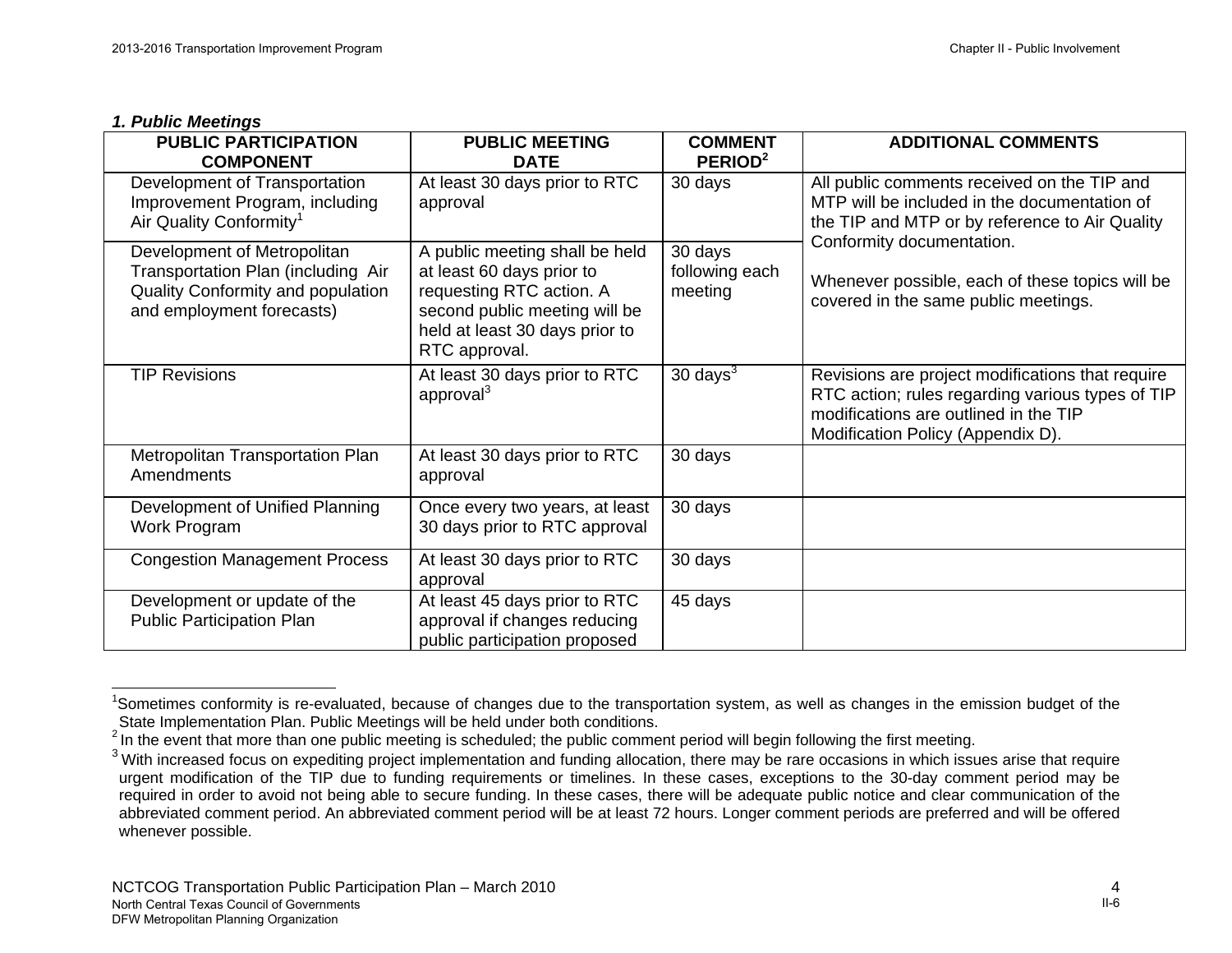#### *2. Notification*

| <b>PUBLICPARTICIPATION</b><br><b>COMPONENT</b>                                              | <b>PUBLIC MEETING</b><br><b>DATE</b>                                                                                                                                                                                                      | <b>COMMENT</b><br>PERIOD <sup>2</sup> | <b>ADDITIONAL COMMENTS</b>                                                                                                                                                  |
|---------------------------------------------------------------------------------------------|-------------------------------------------------------------------------------------------------------------------------------------------------------------------------------------------------------------------------------------------|---------------------------------------|-----------------------------------------------------------------------------------------------------------------------------------------------------------------------------|
| <b>UPWP</b> modifications                                                                   | Notification by mailings,<br>newspaper ads, and/or e-mail<br>if modifications do not impact<br>air quality conformity. At least<br>30 days prior to RTC approval<br>if modifications are expected<br>to impact air quality<br>conformity. | 30 days                               | UPWP modifications that do not impact air<br>quality conformity can be transmitted by<br>notification if not presented at public meetings.                                  |
| <b>TIP Administrative Amendments</b><br>and modifications supporting<br>previous RTC action | Summary of modifications<br>provided at next public<br>meeting as well as notice<br>about how to access the<br>complete list of administrative<br>amendments.                                                                             | N/A                                   | TIP modifications supporting previous RTC<br>action that do not impact air quality conformity<br>can be transmitted by notification if not<br>presented at public meetings. |

#### *3. Open Meetings*

| . <i>. .</i>                                                                                                                                                         |                                                     |     |                                                                                                                                                                                                                     |
|----------------------------------------------------------------------------------------------------------------------------------------------------------------------|-----------------------------------------------------|-----|---------------------------------------------------------------------------------------------------------------------------------------------------------------------------------------------------------------------|
| <b>Regional Transportation Council</b><br>(RTC)                                                                                                                      | Regular meeting on second<br>Thursday of each month | N/A | TIP Administrative Amendments and other<br>items not specifically requiring public<br>involvement will be presented and discussed at<br>the RTC and standing technical, policy and<br>strategic committee meetings. |
| All Other Committees as<br>determined by Open Meetings Act<br>including those identified in RTC<br>bylaws as standing technical, policy<br>and strategic committees. | (determined individually)                           | N/A |                                                                                                                                                                                                                     |

## *4. Government Applications Review Committee*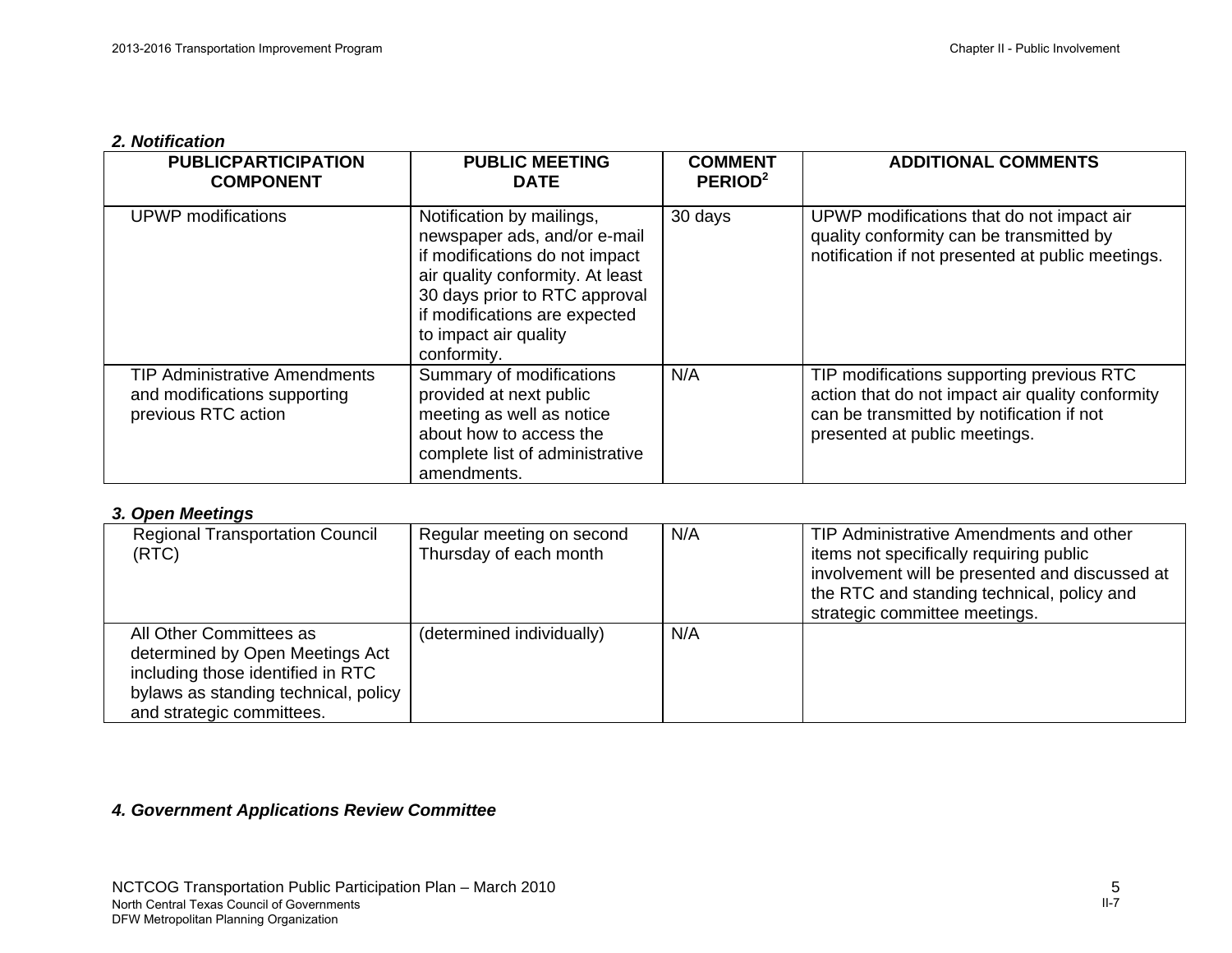| <b>Government Applications Review</b> | As Needed | N/A | Various federal and State programs are      |
|---------------------------------------|-----------|-----|---------------------------------------------|
| Committee                             |           |     | reviewed for regional consistency under the |
|                                       |           |     | Texas Review and Comment System (TRACS).    |
|                                       |           |     |                                             |

#### **PUBLICPARTICIPATION COMPONENTPUBLIC MEETING DATECOMMENT PERIOD<sup>2</sup> ADDITIONAL COMMENTS**Public Information As Needed N/A See Appendix A. Requests for public information and presentations are coordinated through NCTCOG staff. Presentations **As Needed** As Needed **N/A** Staff presentations and other information are available for public review by contacting NCTCOG's Transportation Department or through the NCTCOG Web site. Publications <br>
As Needed 
N/A Publications are available by contacting NCTCOG's Transportation Department or through the NCTCOG Web site Opportunity to review draft environmental documents N/A To be determined by agency publishing document. As the Metropolitan Planning Organization for the Dallas-Fort Worth area, NCTCOG receives copies of draft environmental documents to make available to the public for review and comment during business hours. Web site As Needed As Needed N/A Public information will be made available in electronically accessible format and means, such as the World Wide Web, whenever possible. Community Events As Needed As Needed As Alexander Assembly Ann Ann and As Needed As A VA Community Events a variety of community events, such as local government events, Earth Day celebrations, bike rallies, etc. in order to increase public awareness of NCTCOG transportation and related air quality plans and programs.

#### *5. Additional Public Information*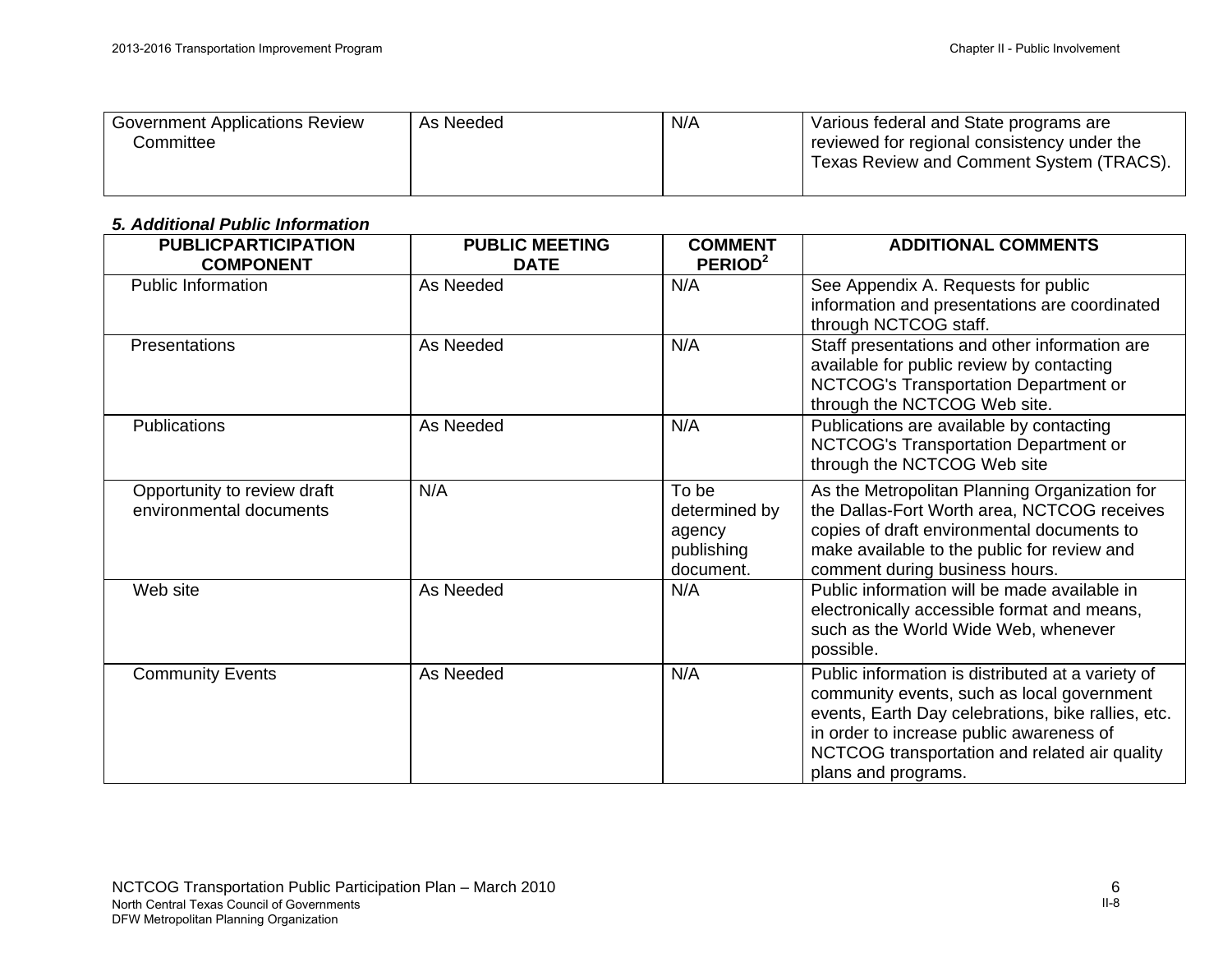## *6. Environmental Documents and Implementing Agency Coordination*

| Development of NEPA environmental<br>According to requirements |                                              | TBD          | NCTCOG will work with the implementing     |  |  |
|----------------------------------------------------------------|----------------------------------------------|--------------|--------------------------------------------|--|--|
| documents and in coordination with<br>established in the Texas |                                              | depending on | agency to establish and meet public        |  |  |
| implementing agency.                                           | Department of Transportation<br>requirements |              | involvement requirements including when    |  |  |
| <b>Environmental Manual or</b>                                 |                                              | established  | applicable those outlined in the Texas     |  |  |
|                                                                | similar documents for                        |              | Department of Transportation Environmental |  |  |
|                                                                | implementing agency.                         |              | Manual.                                    |  |  |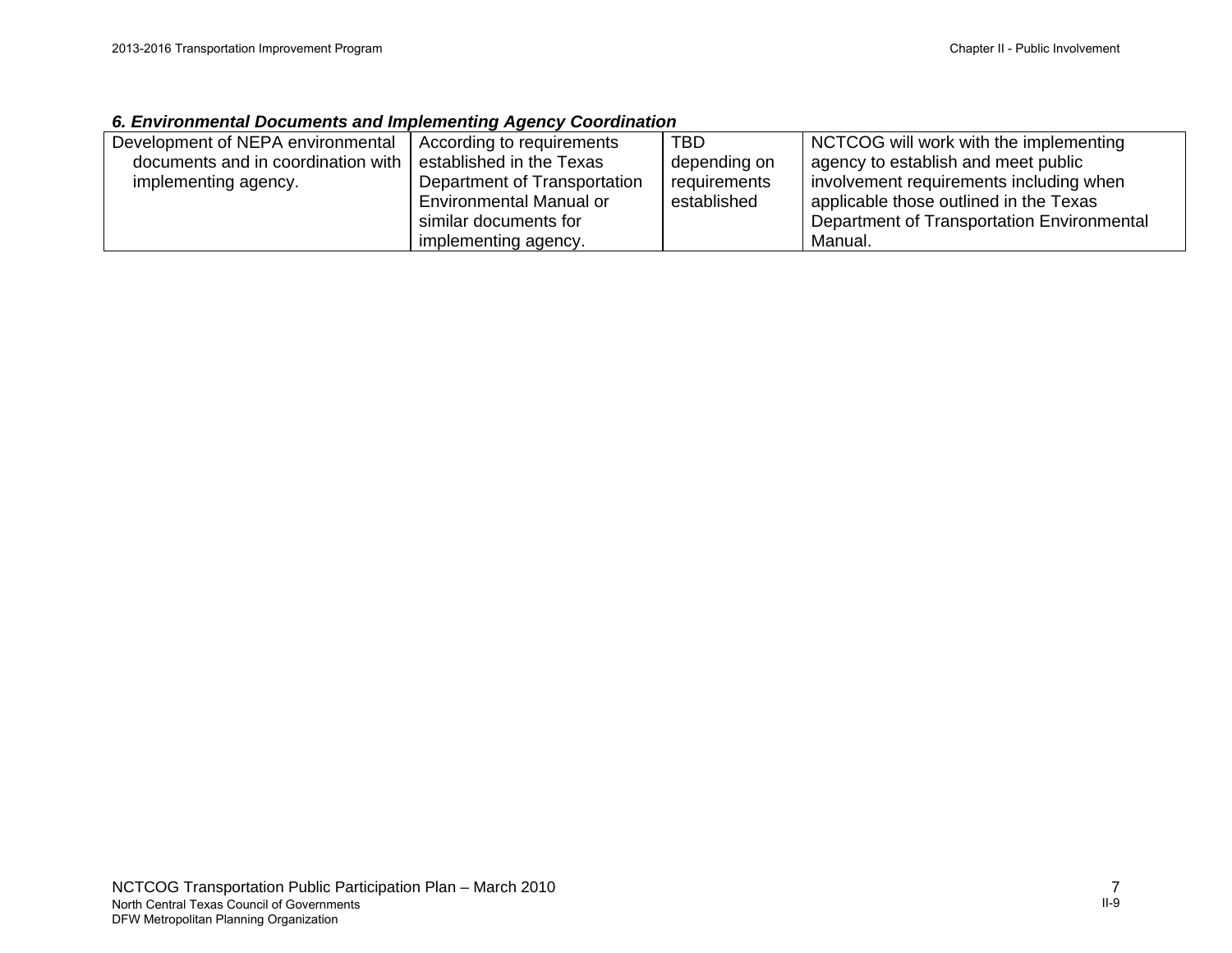## **NOTIFICATION OF PUBLIC PARTICIPATION ACTIVITIES**

All public meeting notices will be sent to select newspapers to ensure regional coverage. Translated notices will also be sent to non-English newspapers. Notification is also sent to local libraries, city halls, county court houses, chambers of commerce (including minority chambers), and the Texas Register. In addition, NCTCOG will maintain a comprehensive mailing list containing the names of individuals and organizations that wish to be notified of all public meetings as well as stakeholders identified in Appendix B. To be included on the mailing list, please submit the attached Public Notification form or go to the NCTCOG Web site, www.nctcog.org.

For additional information on the North Central Texas Council of Governments' Transportation Public Participation Plan, contact NCTCOG's Transportation Department:

> North Central Texas Council of Governments Transportation Department P.O. Box 5888 Arlington, Texas 76005-5888

 (817) 695-9240 metro (817) 640-3028 fax transinfo@nctcog.org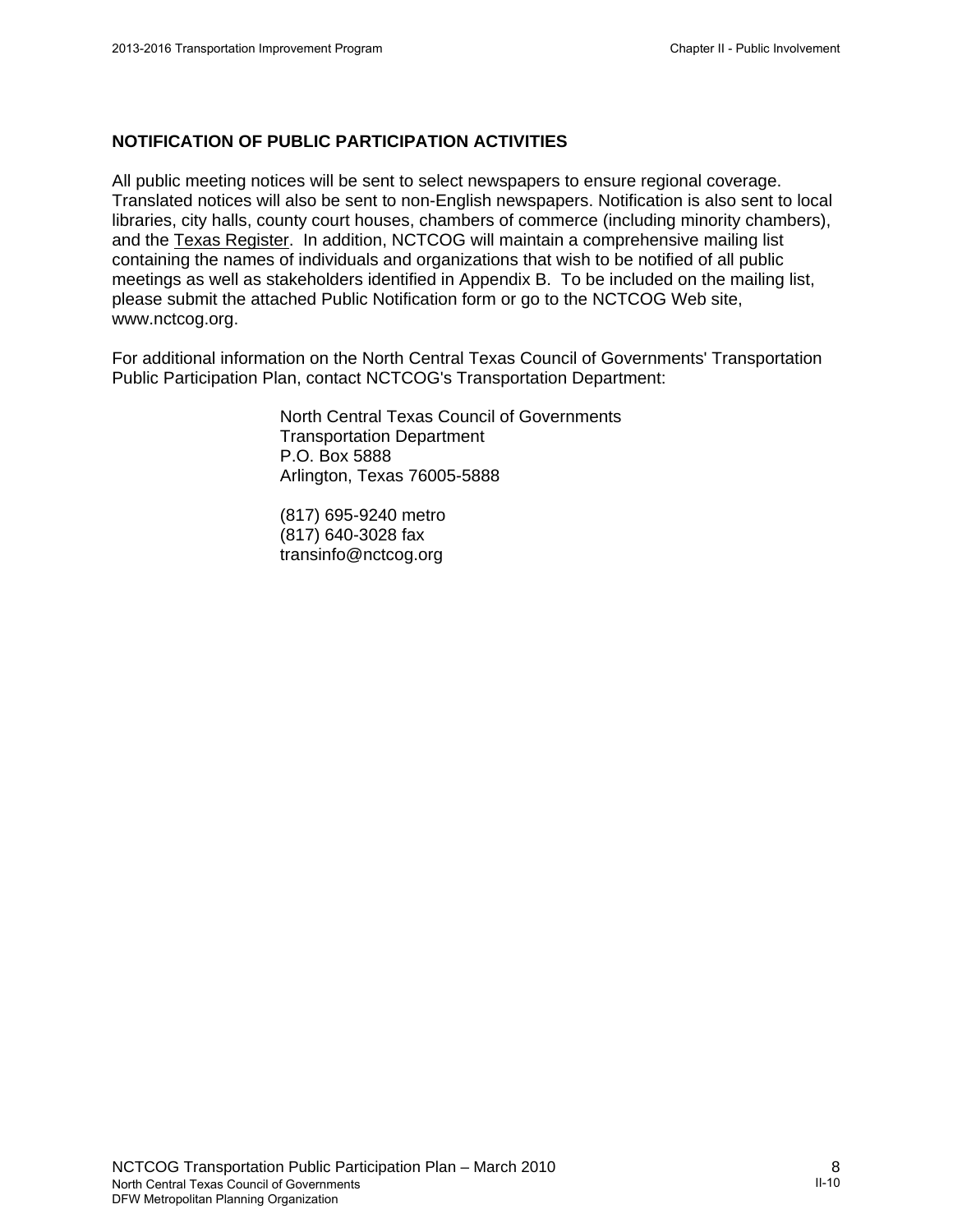#### **PUBLIC NOTIFICATION NORTH CENTRAL TEXAS COUNCIL OF GOVERNMENTS TRANSPORTATION DEPARTMENT**

Please add my name to the Public Notification list:

| Name:    |  |
|----------|--|
| Title:   |  |
| Agency:  |  |
| Address: |  |
|          |  |
| Phone:   |  |
| Email:   |  |

Please mail, email or fax to:

North Central Texas Council of Governments Transportation Department P.O. Box 5888 Arlington, Texas 76005-5888

Fax (817) 640-3028 E-mail: transinfo@nctcog.org Web site: www.nctcog.org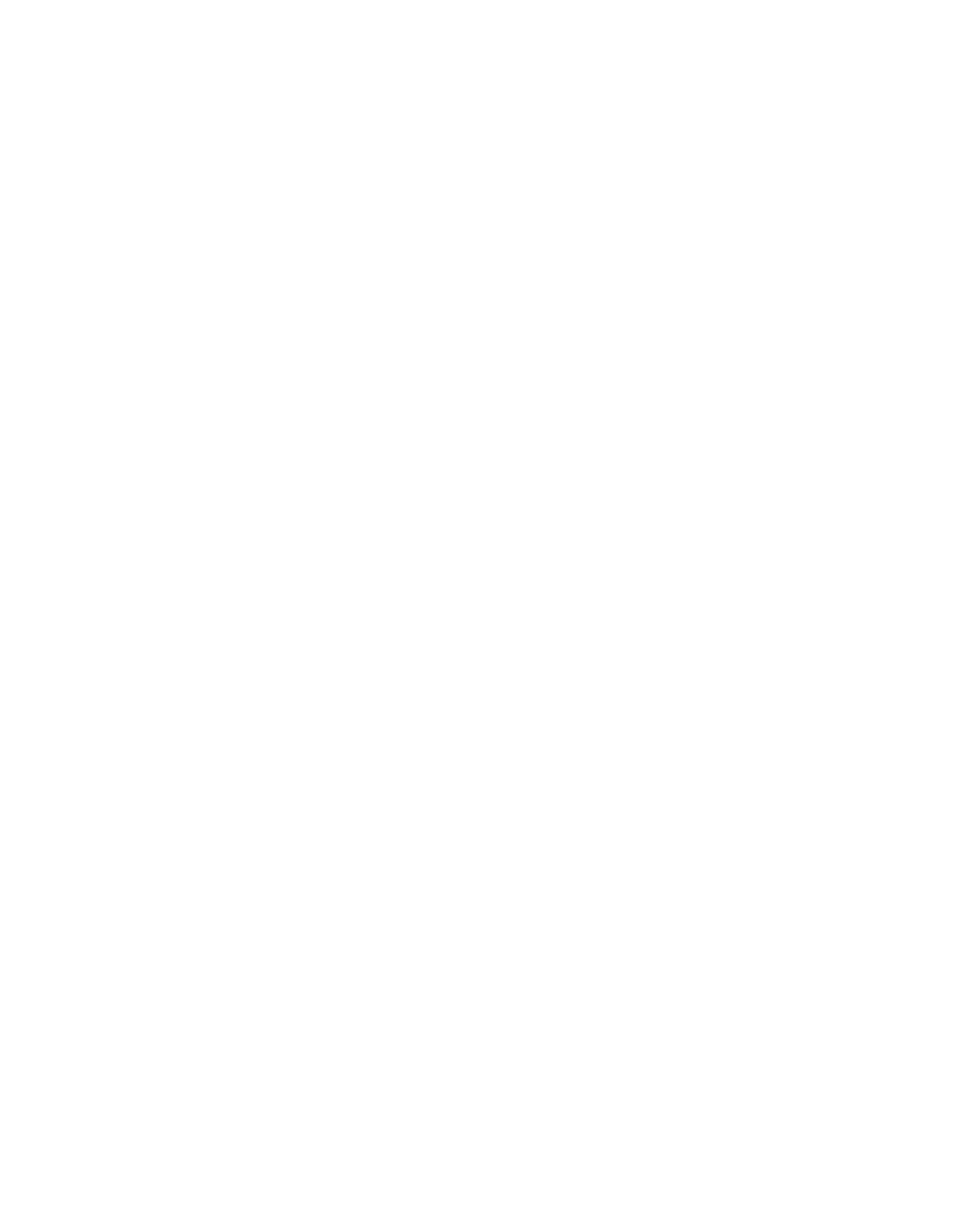## **APPENDIX A**

## **Summary of Public Involvement Requirements - 23 CFR 450.316 (a)(1)**

| <b>REQUIREMENT</b>                                                                                                 | <b>NCTCOG RESPONSE</b>                                                                                                                                                                                                                                                                                                                                                                                                                                                                                                                                                      |
|--------------------------------------------------------------------------------------------------------------------|-----------------------------------------------------------------------------------------------------------------------------------------------------------------------------------------------------------------------------------------------------------------------------------------------------------------------------------------------------------------------------------------------------------------------------------------------------------------------------------------------------------------------------------------------------------------------------|
| (i) Provide adequate public notice of public<br>participation activities and time for public<br>review and comment | Public meeting notices will be sent to selected<br>newspapers to ensure regional coverage.<br>Translated notices will also be sent to non-<br>English newspapers. Notification is also sent<br>to local libraries, city halls, county court<br>houses, chambers of commerce (including<br>minority chambers), and the Texas Register.<br>In addition, NCTCOG will maintain a<br>comprehensive mailing list containing the<br>names of individuals and organizations that<br>wish to be notified of all public meetings as<br>well as stakeholders identified in Appendix B. |
| (ii) Provide timely information on transportation<br>issues and processes                                          | Information is disseminated through<br>NCTCOG's publications, reports, public<br>meetings and other outreach events, the<br>NCTCOG Web site, local newspapers, and<br>open meetings.                                                                                                                                                                                                                                                                                                                                                                                        |
| (iii) Employ visualization techniques to<br>describe metropolitan transportation plans<br>and TIPs                 | To the maximum extent possible, NCTCOG<br>will employ visualization techniques such as<br>maps, charts, graphs, photos, and computer<br>simulation in its public involvement activities.                                                                                                                                                                                                                                                                                                                                                                                    |
| (iv) Make public information available in<br>electronically accessible formats, such as the<br>World Wide Web      | Reports, plans, publications, recent<br>presentations, and other information are<br>available on the NCTCOG Web site. Public<br>comments may also be submitted on the<br><b>NCTCOG Transportation Department Web site</b><br>and via e-mail. Interested parties may<br>subscribe to receive topic-specific e-mail<br>correspondence. Additional web-related<br>communication tools are evaluated<br>continuously for implementation.                                                                                                                                        |
| (v) Hold public meetings at convenient and<br>accessible locations and times                                       | Public meetings are held in diverse locations<br>throughout the region, accessible to<br>individuals with disabilities, preferably near<br>transit lines or routes, at both day and evening<br>times. Public meeting materials and<br>summaries are archived online and hard<br>copies can be mailed upon request.                                                                                                                                                                                                                                                          |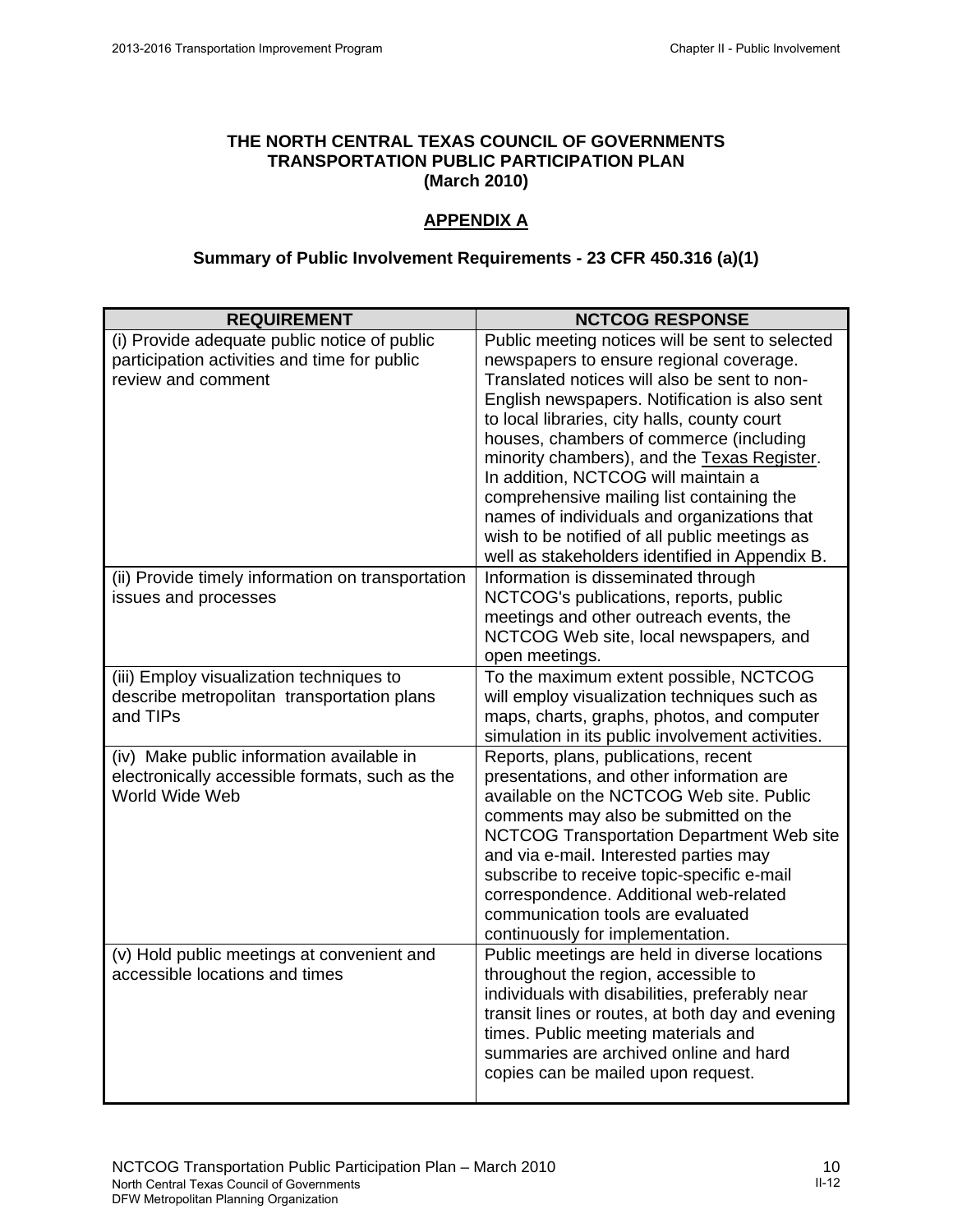| <b>REQUIREMENT</b>                                                                                                                                        | <b>NCTCOG RESPONSE</b>                                                                                                                                                                                                                                                                                                                                                                                                                                         |
|-----------------------------------------------------------------------------------------------------------------------------------------------------------|----------------------------------------------------------------------------------------------------------------------------------------------------------------------------------------------------------------------------------------------------------------------------------------------------------------------------------------------------------------------------------------------------------------------------------------------------------------|
| (vi) Demonstrate explicit consideration and<br>response to public input received during<br>development of the MTP and TIP                                 | Public meetings will be held during<br>development of the TIP and MTP as well as<br>upon proposal of revisions/updates to these<br>documents. All public comments will be<br>reviewed and considered by the RTC and<br>standing technical, policy and strategic<br>committees. Public comments received on the<br>TIP and the MTP shall be included in<br>documentation of the TIP and the MTP or via<br>reference to Air Quality Conformity<br>documentation. |
| (vii) Seek out and consider the needs of those<br>traditionally underserved, including, but not<br>limited to low income and minority households          | A comprehensive mailing list will be<br>maintained. Public meetings are held in<br>diverse locations throughout the region,<br>accessible to individuals with disabilities,<br>preferably near transit lines or routes, at both<br>day and evening times.                                                                                                                                                                                                      |
| (viii) Provide additional opportunity for public<br>comment if final MTP or TIP differs<br>significantly from version made available for<br>public review | If the TIP or MTP requires significant revisions,<br>additional public meetings will be held.                                                                                                                                                                                                                                                                                                                                                                  |
| (ix) Coordinate with statewide transportation<br>planning public involvement process                                                                      | When possible, public meetings will be<br>coordinated with the Texas Department of<br>Transportation.                                                                                                                                                                                                                                                                                                                                                          |
| (x) Periodic review of Public Participation Plan<br>(PPP)                                                                                                 | NCTCOG regularly reviews its Transportation<br>Public Participation Plan. If modified in a more<br>restrictive fashion, a 45-day comment period<br>will be held following the meeting.                                                                                                                                                                                                                                                                         |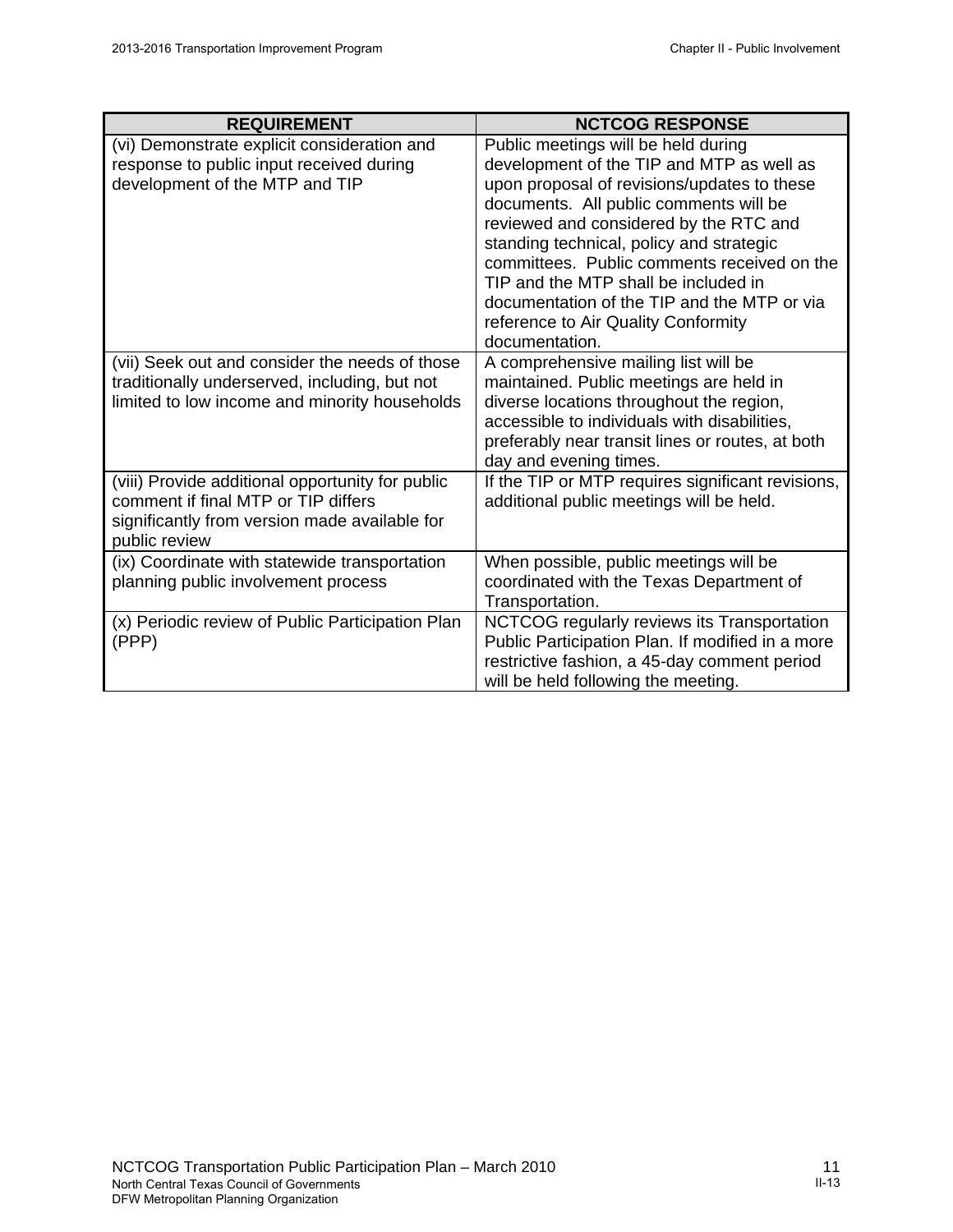## **APPENDIX B**

#### **Participation by Interested Parties 23 CFR 450.134 (a)**

## **Interested Parties**

citizens

affected public agencies

representatives of public transportation employees

freight shippers

providers of freight transportation services

private providers of transportation

representatives of users of public transportation

representatives of users of pedestrian walkways and bicycle transportation facilities

representatives of the disabled

other interested parties

• Local and State Emergency Response agencies

State and Local agencies responsible for growth and economic development

Federal, State and Tribal wildlife, land management, and regulatory agencies

• Airport operators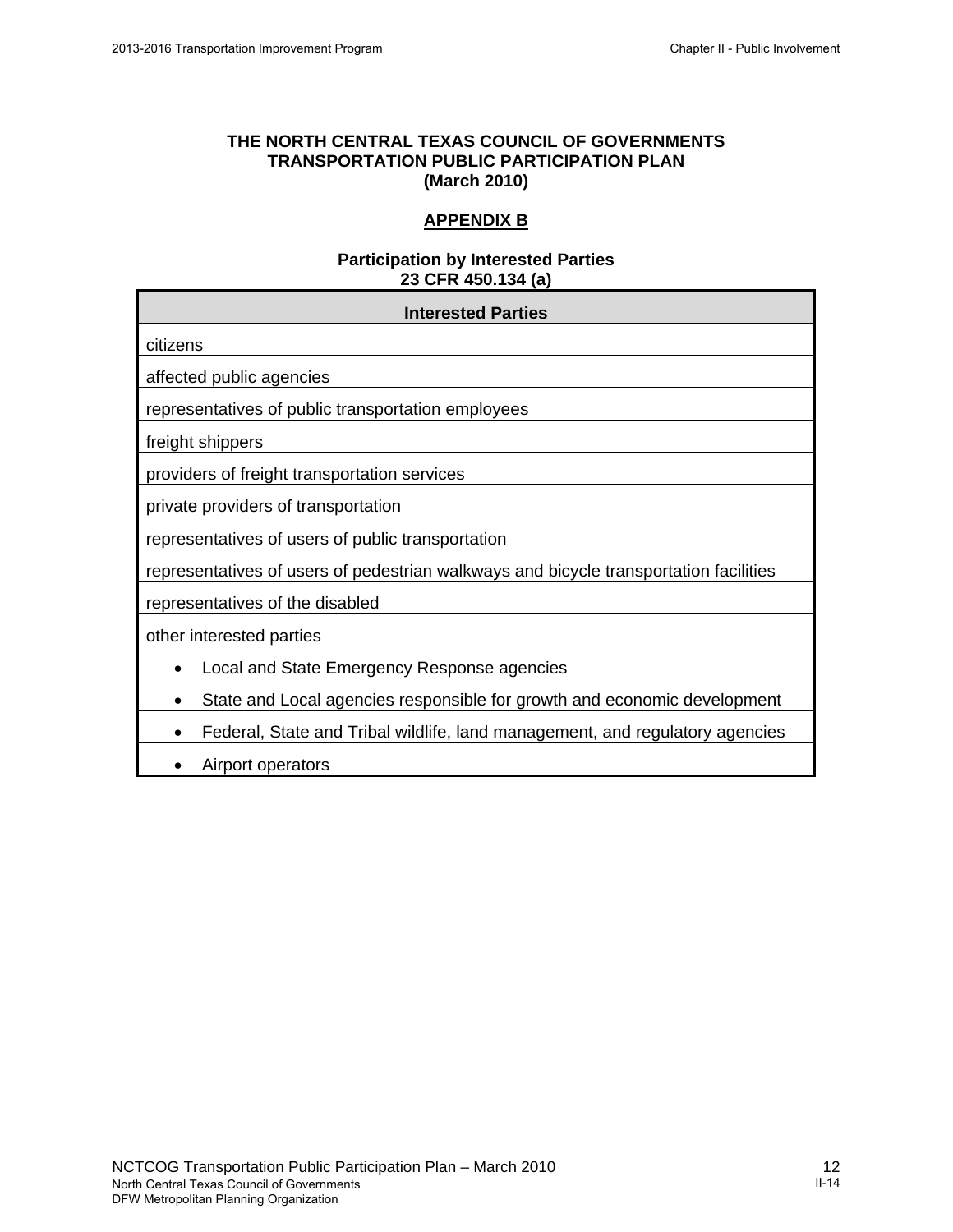## **APPENDIX C**

#### **IMPLEMENTATION STRATEGIES FOR PUBLIC OUTREACH AND INVOLVEMENT**

This document describes the North Central Texas Council of Governments (NCTCOG's) Transportation Department's ongoing public outreach efforts, which are utilized in conjunction with the formal public participation procedures. In addition, Appendix C describes the implementation process for the formal public participation procedures. The public participation procedures were originally adopted by the Regional Transportation Council (RTC) in June 1994 and represent the standard practices the NCTCOG Transportation Department follows in involving the public in regional transportation planning. These procedures were updated pursuant to the Safe, Accountable, Flexible, Efficient Transportation Equity Act: a Legacy for Users (SAFETEA-LU), the most recent federal transportation authorization legislation, and related federal rules.

In addition to these procedures, the NCTCOG Transportation Department has developed many avenues to increase public outreach. Public outreach efforts identify three critical actions:

- inform, which consists of providing information and outreach to the public;
- input, which provides an opportunity for the public to provide comments; and
- support, which follows the first two actions.

To receive effective input from the public, it is important that the public have an understanding of the issues that surround transportation and related air quality planning, programs, projects and policies. The purpose of public outreach efforts is to equip the public with that understanding.

Generally, when the public has been informed and has had the opportunity to provide input, sufficient consensus building can take place, which provides the support base for whatever transportation decisions are made.

#### *Public Outreach Components*

For projects requiring development of environmental documents pursuant to the National Environmental Policy Act (NEPA), the public involvement requirements of implementing agencies and, when applicable, the Texas Department of Transportation Environmental Manual will be met. During this process, NCTCOG will continuously coordinate with the implementing agency. One or several additional communication tools may also be used.

Public outreach serves to educate and inform the public about transportation issues and the planning process. Extensive public outreach activities should motivate public interest in transportation issues and lead to greater attendance and involvement at public meetings. Public meetings provide a useful opportunity for transportation stakeholders and the general public to submit formal, written comments or oral comments on transportation issues and planning activities. It also provides an opportunity for the NCTCOG Transportation Department to learn of public needs and opinions on various transportation issues.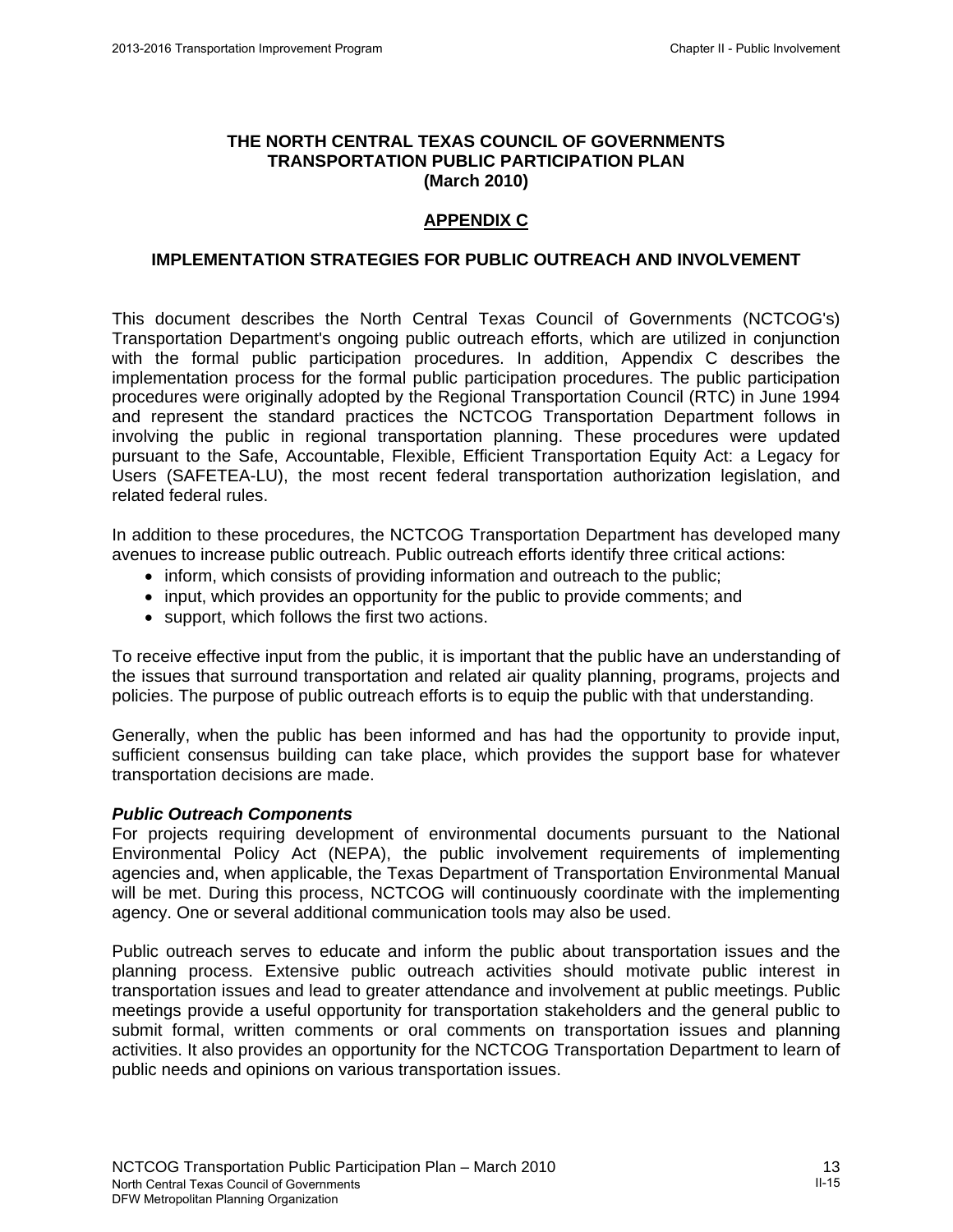In order to effectively communicate transportation and related air quality issues to the public, the NCTCOG Transportation Department employs various communication strategies. One or several of the following elements can be used as a means to educate the public on transportation issues.

 *Mailing List:* The Public Notification Database, a comprehensive mailing list of member governments, state agencies, neighborhood associations, civic organizations, transportation advocacy groups, social service organizations, freight companies, transit providers, chambers of commerce (including minority chambers), churches, and citizens has been developed, and is continually maintained and expanded. Individuals on this list receive public meeting notices; notices of workshops or open houses; educational brochures; newsletters; and other material suitable for mass mailings.

The current Public Notification Database contains approximately 9,000 individuals and is updated continuously to include new entries from the NCTCOG Transportation Department web page (an on-line form is available for submission), returned mail, and requests for additions and deletions from various sources. The NCTCOG Transportation Department also conducts an annual survey of the mailing list via return post card to track interests and for correction of information.

- *Publications:* The NCTCOG Transportation Department, in conjunction with the Public Affairs Department, takes an active roll in producing publications designed to educate the public on transportation issues and encourage their active involvement. Such publications include the *Mobility Matters* quarterly newsletter, initiated in December 2001, to provide information on the Transportation Department's activities and initiatives. This newsletter is mailed to the entire Public Notification Database, and made available at all public meetings, community events, at Regional Transportation Council and subcommittee meetings and is available through the NCTCOG Web site. Other publications include, but are not limited to:
	- o *Citizen Guide to Transportation Planning and Programming in the Dallas-Fort Worth Metropolitan Area*
	- o Educational pamphlets
	- o *It's Your Region* (a monthly newsletter produced by NCTCOG)
	- o *Local Motion*, (a monthly newsletter for local elected officials and transportation decision makers)
	- o *Metropolitan Transportation Plan Executive Summary*
	- o *Mobility Matters* (a quarterly newsletter mailed to the Public Involvement list)
	- o Notices of Public Meeting, Workshops, and Open House events
	- o *Regional Mobility Initiatives* (an ongoing educational report series)
	- o *Transportation State of the Region* annual report

Since 1996, 22 issues of Regional Mobility Initiatives have been produced and distributed, and are accessible through the NCTCOG Web site:

- *Advanced Transportation Management*, March 1996
- *Air Quality*, July 1996
- *Traffic Congestion,* October 1996
- *Multimodal Solutions in the North Central Corridor,* July 1997
- *Toll Roads,* February 1998
- *Major Investment Studies,* August 1998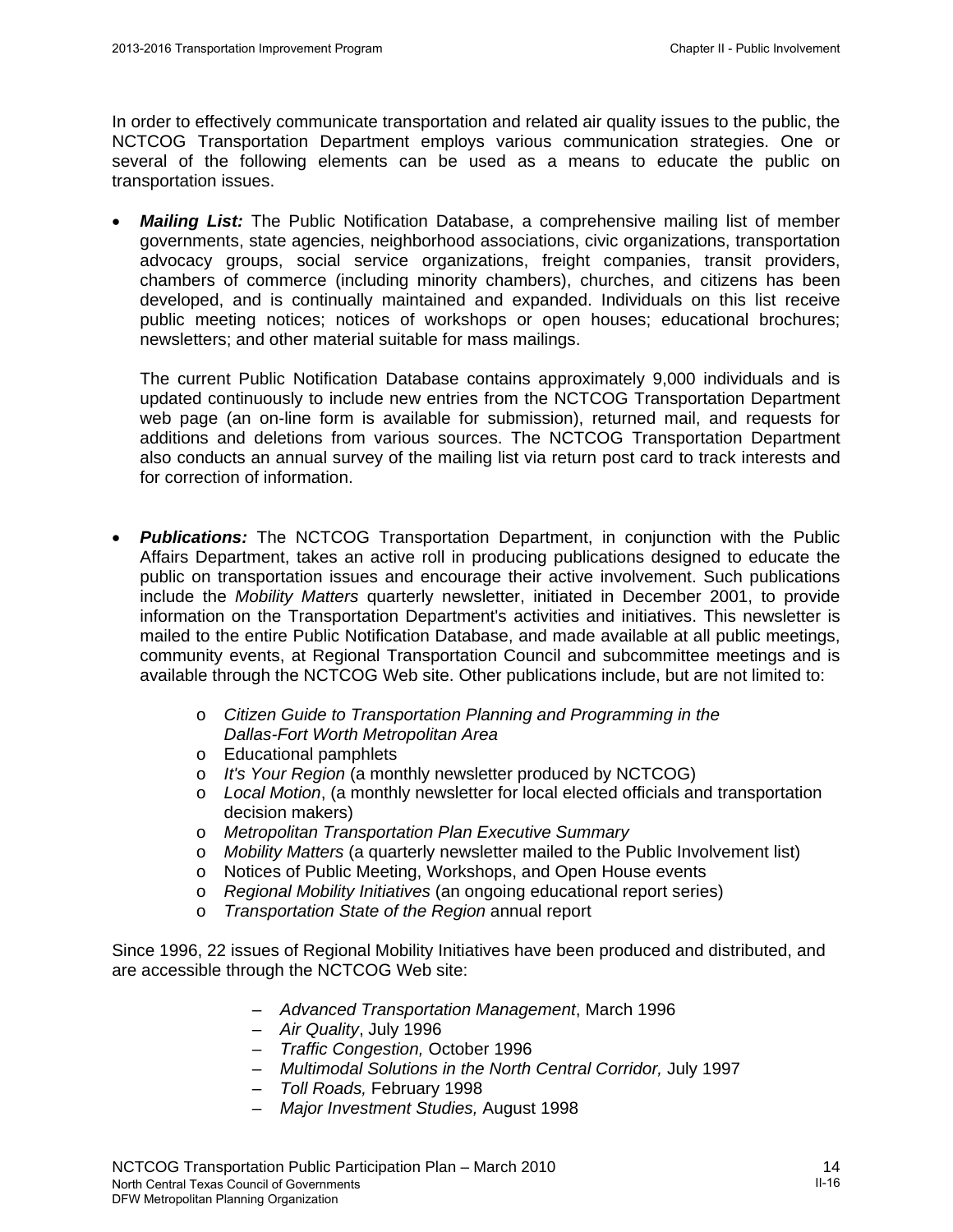- *The Transportation Equity Act for the 21st Century,* October 1998
- *High Occupancy Vehicle (HOV) Lanes,* December 1998
- *Travel Demand Forecasting Procedures,* June 1999
- *Commuter Traffic,* December 2000
- *Pedestrian Transportation,* August 2002
- *Metropolitan Planning Organization,* November 2002
- *Rail Station Access,* February 2003
- *Commuter Traffic Update*, October 2004
- *Regional Rail*, October 2005
- *Goods Movement and Freight Traffic*, January 2006
- *Intelligent Transportation Systems*, December 2006
- Safe, Accountable, Flexible, Efficient Transportation Equity Act: A Legacy for Users (SAFETEA-LU), June 2007
- Metropolitan Planning Organization, August 2007
- Air Quality, September 2007
- Congestion Management Process, March 2008
- Traffic Congestion, December 2008
- *Surveys:* Where appropriate, the NCTCOG Transportation Department may conduct surveys to determine public awareness and/or sentiment with regard to certain planning issues. Surveys may be relatively small endeavors designed to shed light on one or two issues, or may be large-scale planning endeavors.
- *Planning Documents:* Various planning documents and other publications are made available upon request. Environmental documents received by the Metropolitan Planning Organization are also available to the public. Most can also be viewed via the NCTCOG Web site. These publications include, but are not limited to:
	- Metropolitan Transportation Plan
	- Transportation Improvement Program
	- Congestion Management Process
	- Other Management System Reports
	- Air Quality Conformity Analysis
	- Technical Report Series Reports
	- Unified Planning Work Program

Upon request, any NCTCOG Transportation Department publication will be converted into alternative formats or languages.

 *Relationships with Local Media:* Relationships with media are continually being cultivated by increasing the frequency with which media releases are distributed, compiling and updating a media e-mail distribution list which includes more than 150 reporters at almost 100 local print and broadcast media outlets, and by fostering personal contact with local editors and news directors by providing timely and accurate information upon their request. NCTCOG Transportation Department staff attends professional organization

meetings designed to improve media relations and develop further contacts with individual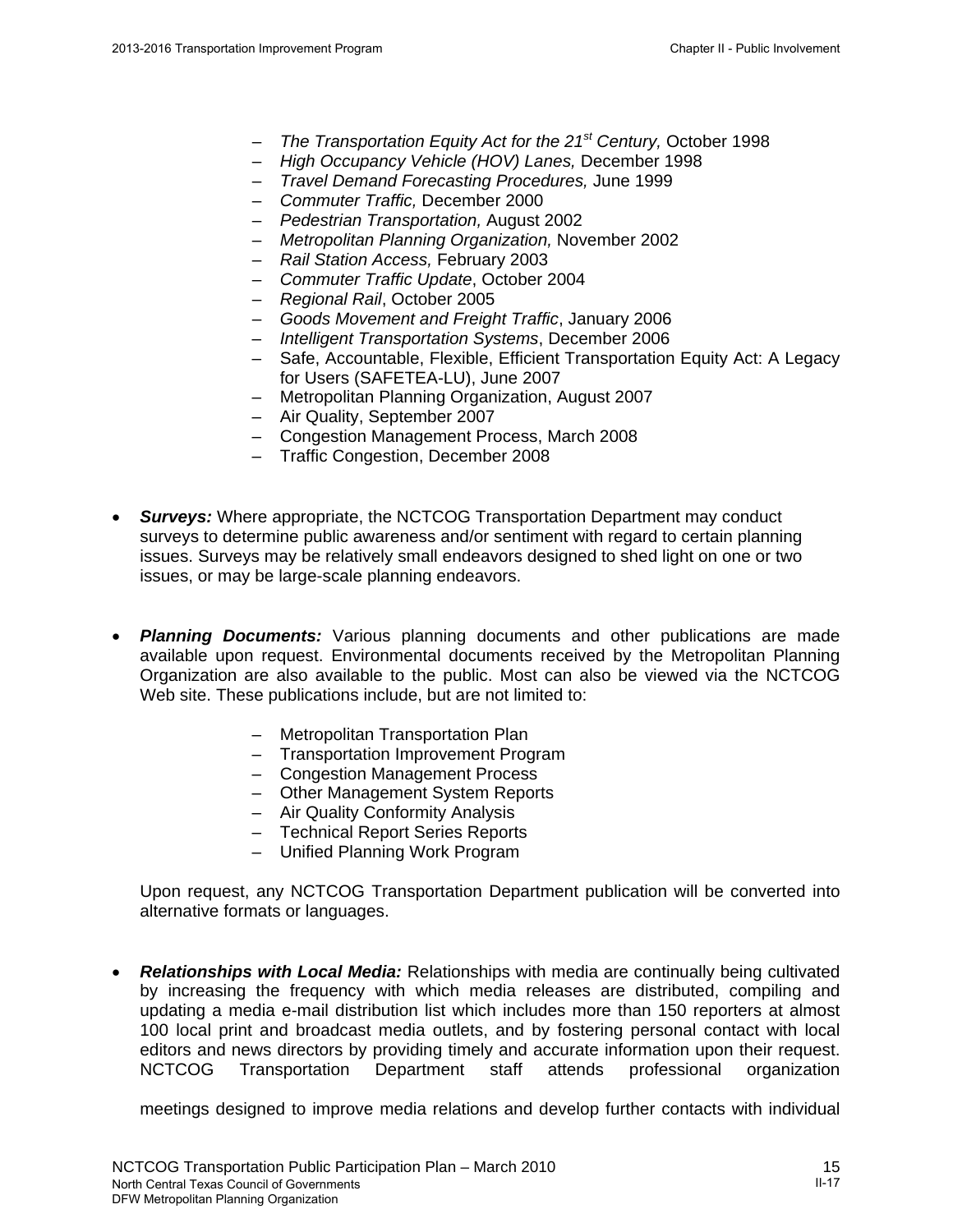representatives of local media. The goal of furthering these relationships with local media is to foster greater public awareness and understanding among Dallas-Fort Worth area citizens regarding transportation issues in a positive and proactive manner.

- *Electronically Accessible Information:* Information is also available online via the NCTCOG Transportation Department Web site www.nctcog.org/trans. This site includes a Public Involvement web page, www.nctcog.org/trans/outreach/involve/index.asp, to provide the latest information on public meetings, media releases, public surveys, and NCTCOG Transportation Department's Public Participation Plan. Public meeting presentations, handouts, schedules, flyers, and minutes are made available on this site as well. A printable public notification form for mailing or an online version that can be used via e-mail is available. Interested parties may also directly access all Transportation Department staff members via e-mail, phone, fax or postal mail.
- *Consensus Building:* For appropriate planning activities, NCTCOG Transportation Department will utilize, to the greatest extent possible, certain outreach efforts early in the planning process to gather input and build consensus among various transportation stakeholders. The public outreach plan for each activity will detail specific activities to be undertaken. Such efforts may include, but are not limited to:
	- Open Houses
	- Listening Sessions
	- Roundtables
	- Conferences and Forums
- *Public Meetings:* In addition to these public outreach activities, the Transportation Department follows general public procedures in holding public meetings to facilitate greater participation and to encourage the exchange of ideas and information. Environmental Justice aspects are always considered when selecting meeting sites.

## General Public Meeting Guidelines

- 1. Meetings will be held in accessible locations, preferably near transit lines or routes.
- 2. Meetings will be held in buildings that are in full compliance with the Americans with Disabilities Act of 1990.
- 3. Presentations and supporting documentation, as needed, will be available at all meetings.
- 4. An informal meeting environment will be cultivated, allowing attendees to ask questions and submit comments.
- 5. For meetings on a specific project, the meeting(s) will be held in corridor(s) directly affected by the project.
- 6. The NCTCOG Transportation Department will make every effort to accommodate attendees with special needs if they provide sufficient notice. Facilities will be available on request for persons with disabilities, including sign and foreign language interpreters, and handouts in large print or Braille. A minimum of 3 business days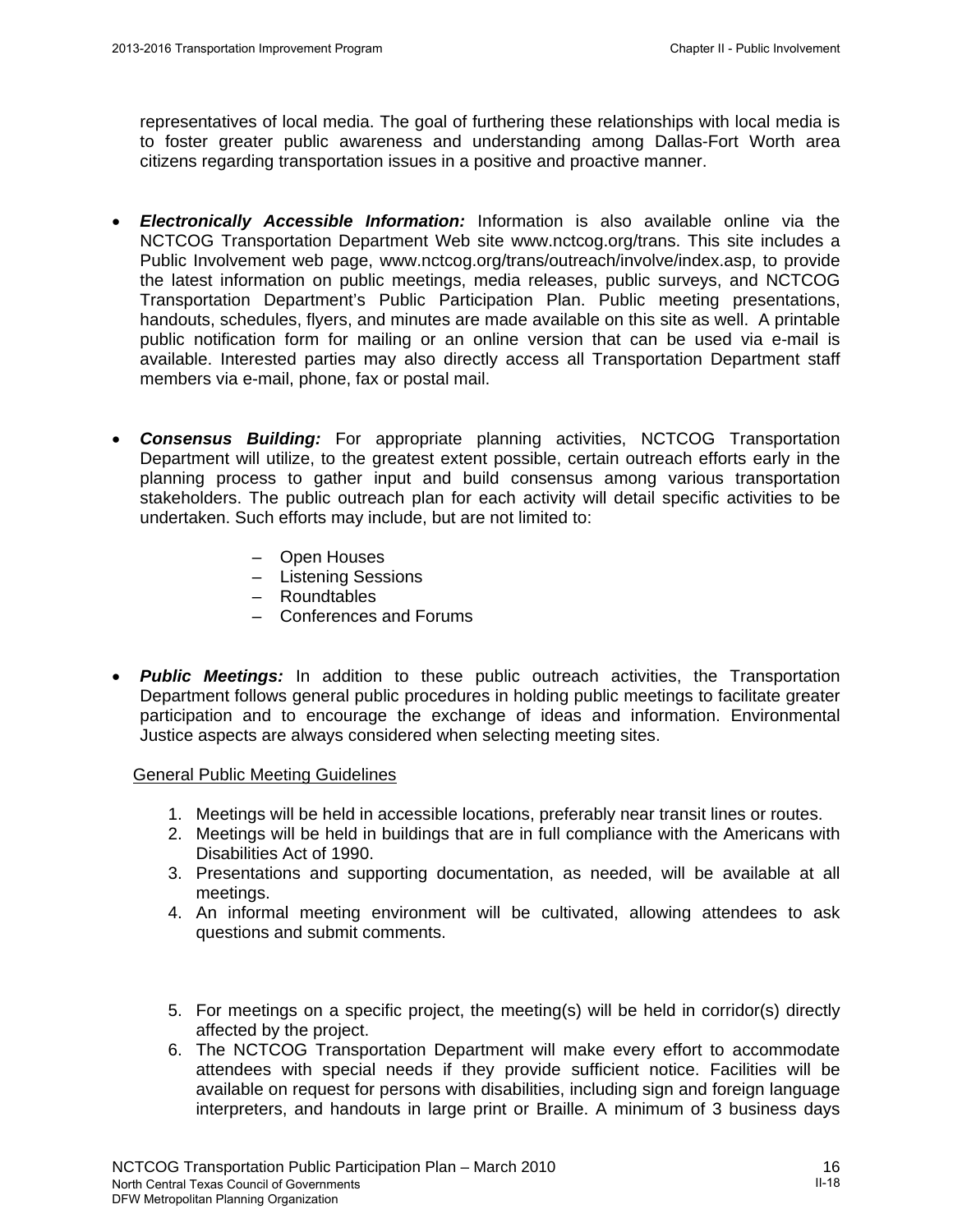advance notice is required for these arrangements to be provided. Public meeting notices will provide the telephone number and e-mail address to request special arrangements.

7. At a minimum, the meeting will be audio taped. Videotaping may be preferable in certain situations.

NCTCOG Transportation Department will, on occasion, provide other informational items at public meetings. Any additional information or materials may be requested at public meetings and NCTCOG can assure that information is mailed to citizens upon their request.

#### Notification of Public Meeting Activities

All public meeting notices will be sent to select newspapers, as necessary, to ensure regional coverage. All public meetings are posted on the Texas Register Web site as part of the Open Meetings requirement. Public meeting notices are mailed to meeting location facilities, more than 160 public libraries, more than 190 city and county offices for posting, and to approximately 9,000 individuals and organizations in our public notification database. NCTCOG Transportation Department staff will contact public information officers of the cities in which meetings are scheduled, to request assistance in posting information, often on the city cable television channel and Web sites.

 *Community Outreach Events:* In an effort to educate the public and increase public awareness of NCTCOG transportation plans and programs, information is distributed at a variety of community events such as local government events, Earth Day celebrations, bike rallies, etc. Transportation Department staff also frequently makes presentations to community groups and civic organizations.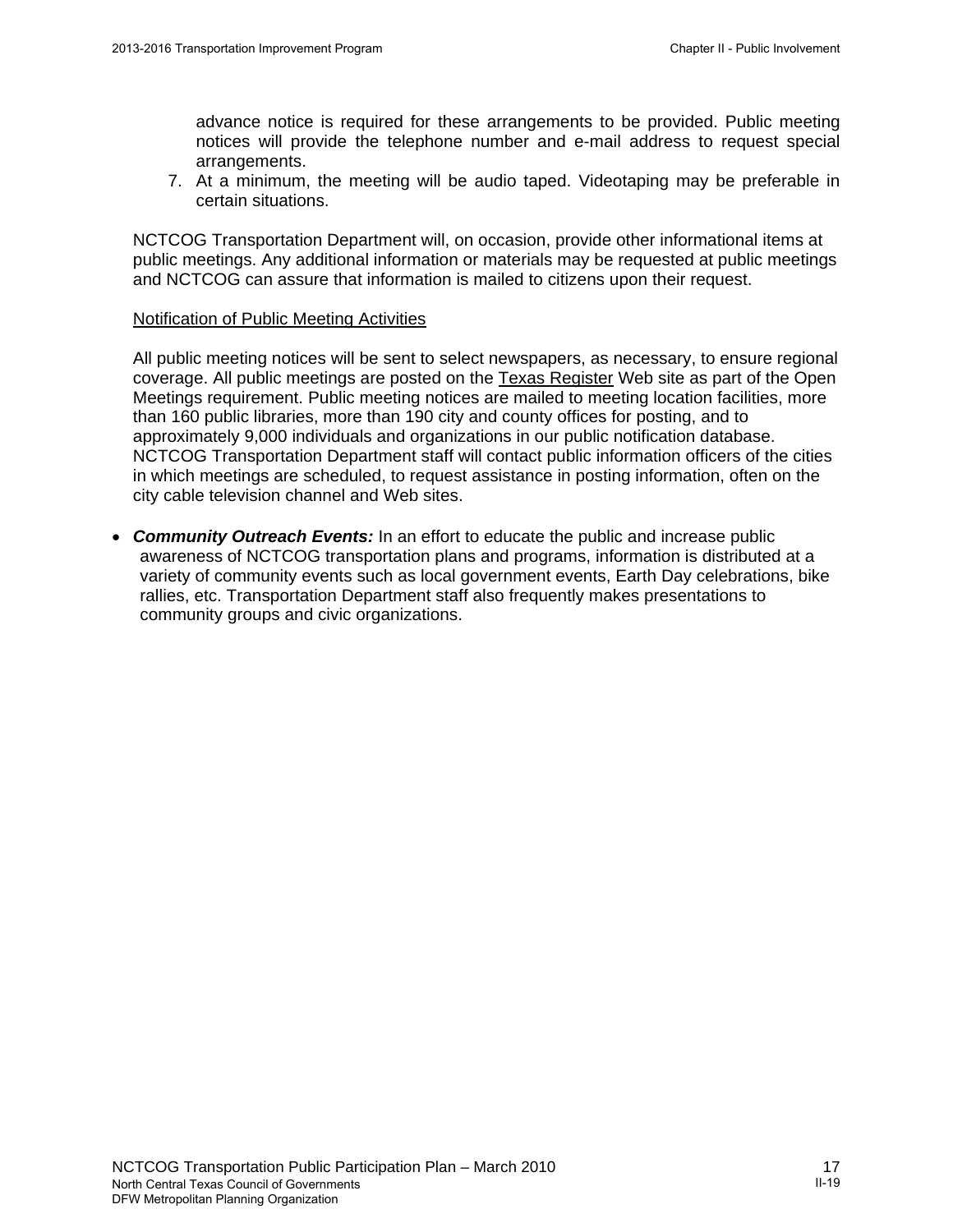## **APPENDIX D**

## **TRANSPORTATION IMPROVEMENT PROGRAM MODIFICATION POLICY Policies and Procedures to Streamline Project Delivery**

The Transportation Improvement Program (TIP) is a staged, multi-year program of projects approved for funding with federal, State, and local funds within the Dallas-Fort Worth area. A new TIP is approved every two years by the Regional Transportation Council (RTC), which serves as the policy board for the Dallas-Fort Worth Metropolitan Planning Organization (MPO). Due to the changing nature of projects as they move through the implementation process, the TIP must be modified on a regular basis.

Please note certain project changes require collaboration with our State and federal review partners. This collaboration occurs through the Statewide Transportation Improvement Program (STIP) revision process. Therefore, modification of the Dallas-Fort Worth TIP will follow the quarterly schedule established for revisions to the Statewide Transportation Improvement Program (STIP).

This policy consists of four sections:

General Policy Provisions: Overall policies guiding changes to project implementation

Project Changes Not Requiring TIP Modification: Changes related to administration or interpretation of Regional Transportation Council Policy

Administrative Amendment Policy: Authority granted to the MPO Director to expedite project delivery and maximize the time the RTC has to consider policy level (vs. administrative) issues

Revision Policy: Changes only the Regional Transportation Council can approve or recommend for State and federal concurrence

## *General Policy Provisions*

- 1. All projects inventoried in the Transportation Improvement Program fall under this modification policy, regardless of funding source or funding category.
- 2. Air quality conformity, Mobility Plan consistency, congestion management system compliance, and financial constraint requirements must be met for all TIP modifications.
- 3. Project modifications will only be made with the consent of the implementing/impacted agency.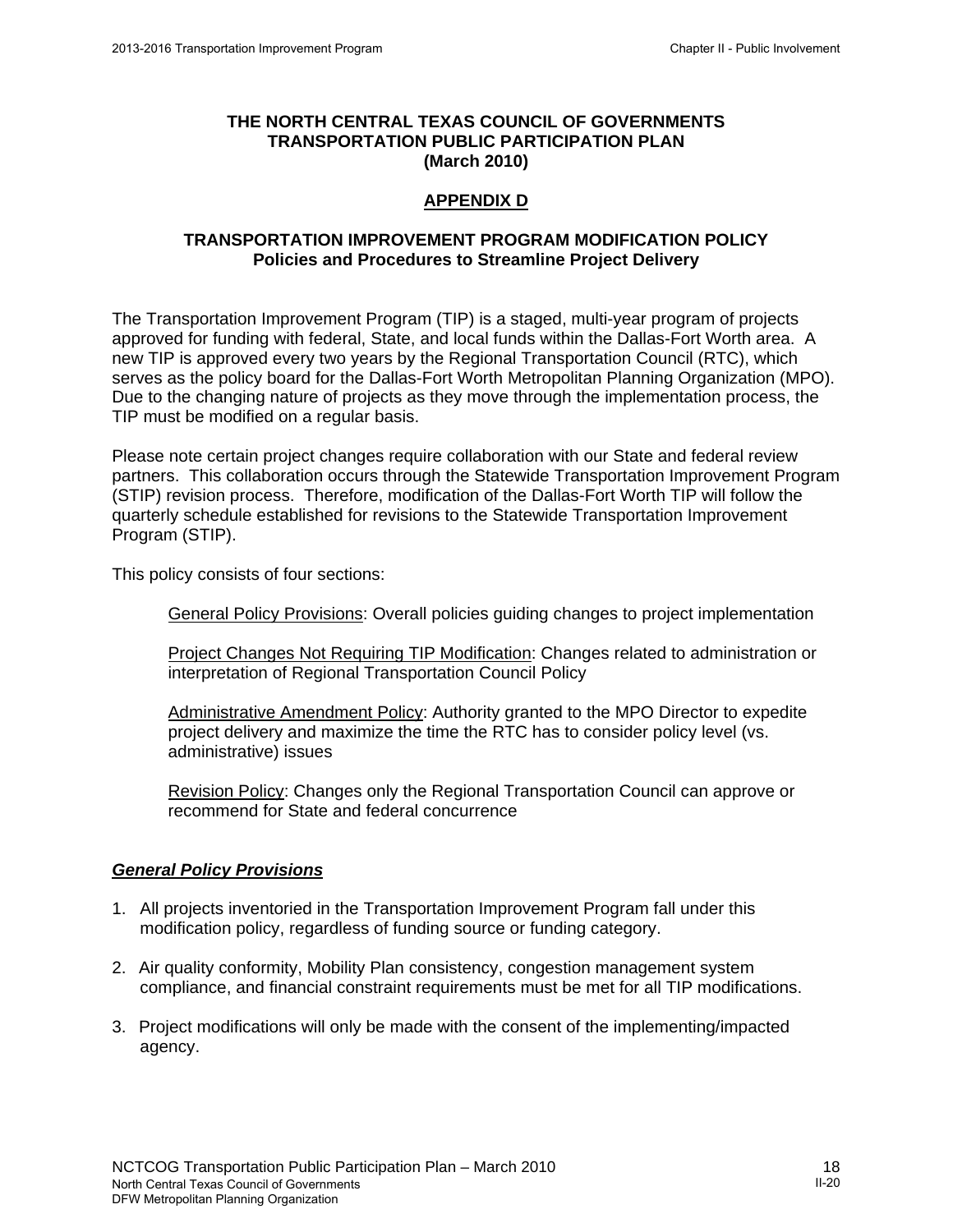- 4. The Dallas-Fort Worth MPO will maintain a cost overrun funding pool. Program funds must be available through the cost overrun pool or from other sources in order to process modifications involving project cost increases.
- 5. All funding from deleted projects will be returned to the regional program for future cost overruns or new funding initiatives, unless the deleted funds are needed to cover cost overruns in other currently selected projects. However, it is important to note that funds are awarded to projects, not to implementing agencies. Therefore, funds from potentially infeasible projects cannot be saved for use in future projects by implementing agencies. MPO staff will manage timely resolution of these projects/funds.
- 6. For projects selected using project scoring methodologies, projects must be rescored and achieve the minimum score acceptable for programming before a cost increase is considered.
- 7. Cost increases for strategically-selected projects fall under the same modification policy provisions, although project rescoring may not be necessary.
- 8. As a general policy, new projects are proposed through periodic regional funding initiatives. However, the RTC may elect to add new projects to the TIP, with Congestion Mitigation and Air Quality Improvement Program (CMAQ) or Surface Transportation Program – Metropolitan Mobility (STP-MM) funding, outside of a scheduled funding initiative under emergency or critical situations. Projects approved under this provision must be an immediate need and be ready for implementation or construction before the next RTC funding initiative or funding cycle.
- 9. Local match commitments (i.e., percentages) will be maintained as originally approved. Cost overruns on construction, right-of-way, and engineering costs will be funded according to original participation shares.
- 10. Additional restrictions may apply to projects selected under certain funding initiatives. For example, projects selected through the 2001 Land Use/Transportation Joint Venture program are not eligible for cost increases from RTC-selected funding categories.
- 11. Cost overruns are based on the total estimated cost of the project, including all phases combined, and are evaluated once total project cost is determined to exceed original funding authorization.
- 12. Cost indicators may be evaluated on cost overruns to alert project reviewers to potential unreasonable cost estimates (examples include cost per lane-mile, cost per turn lane). The cost indicators are developed by the MPO, in consultation with TxDOT, using experience from the last several years. If a project falls out of this range, the MPO may either: (a) require a more detailed estimate and explanation, (b) require value engineering, (c) suggest a reduced project scope, or (d) determine that a cost increase will come from local funds, not RTC funds.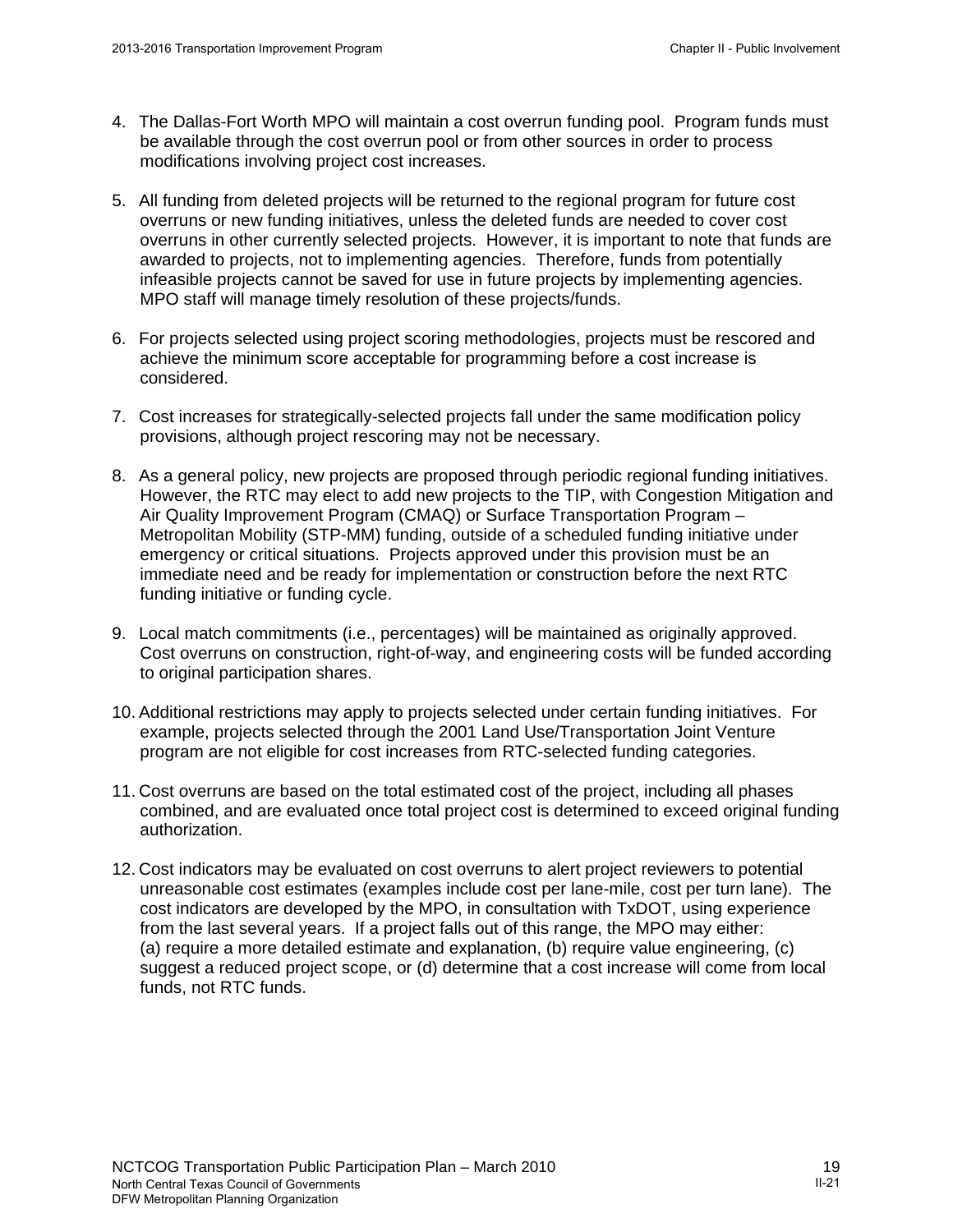#### **Project Changes Not Requiring TIP Modification**

In certain circumstances, changes may be made to TIP projects without triggering a TIP modification. These circumstances are outlined below:

- 1. Changes in Control Section Job (CSJ) Number changes to CSJ's do not require a TIP modification. Potential CSJ changes may include conversion from Planning CSJ's to Permanent CSJ's, identification of a new CSJ, delineation of Permanent CSJ into segments creating multiple CSJ's, etc.
- 2. Changes to TxDOT's Design and Construction Information System (DCIS) the DCIS is a project tracking system, therefore, simply updating the DCIS to match previously approved TIP projects or project elements does not require TIP modification. MPO staff maintains the official list of projects and funding levels approved by the RTC.
- 3. At the end of each fiscal year, unobligated funds are moved to the new fiscal year as carryover funds. For example, if a project receives funding in FY 2005, but the project is not implemented by the end of the fiscal year, staff will automatically move the funds for that project into the next fiscal year. These changes do not require a TIP modification.

Please note that a STIP revision may be required to make these changes in the statewide funding document. In all cases, MPO information systems will be updated and changes will be noted in project tracking systems.

## **Administrative Amendment Policy**

Administrative Amendments are TIP modifications that do not require action of the RTC for approval. Under the Administrative Amendment Policy, the RTC has authorized the Director of Transportation for the Dallas-Fort Worth MPO to approve TIP modifications that meet the following conditions. After they are approved, administrative amendments are provided to STTC and the RTC for informational purposes, unless they are merely processed to support previous RTC project approval (see Item 5).

**1. Cost Increases:** Administrative amendments are allowed for cost increases up to the following percentages based on the total project cost:

| Percent Increase | Total Project Cost (\$) |
|------------------|-------------------------|
| 75               | $0 - 250,000$           |
| 30               | 250,001 - 1,000,000     |
| 20               | 1,000,001 - 3,000,000   |
| 15               | >3,000,001              |

- **2. Cost Decreases:** Administrative amendments are allowed for cost decreases.
- **3. Funding Year Changes:** Administrative amendments are allowed for fiscal year changes that advance project implementation. Once projects are ready for construction (i.e., all federal and State requirements and procedures have been met), staff will advance the project to construction.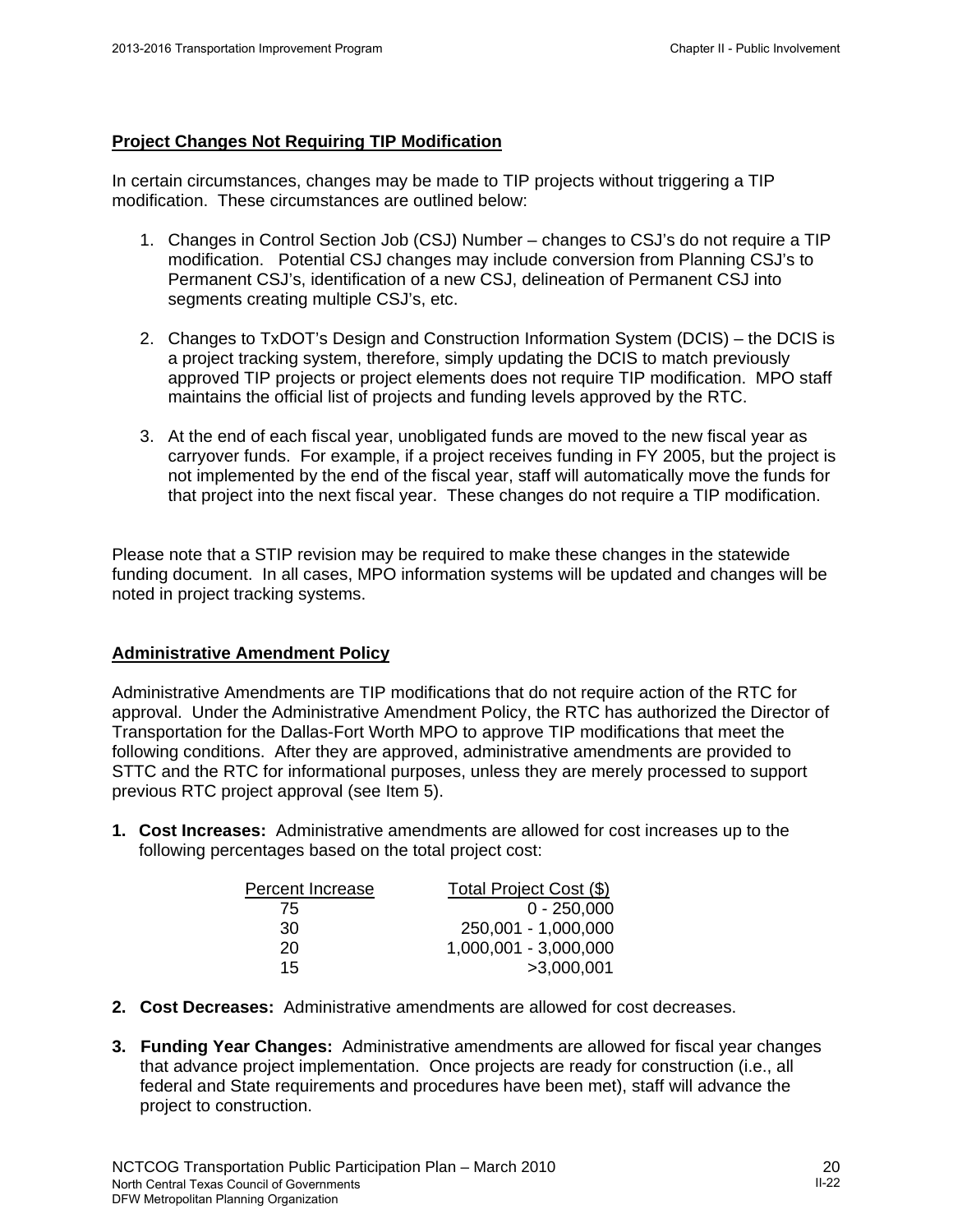- **4. Changes in Federal Funding Categories that Do Not Impact RTC-Selected Funding Programs:** RTC-Selected funding programs include: CMAQ, STP-MM, Urban Street Program, Category 2 - Metro Corridor (in coordination with TxDOT), Urbanized Area Formula Program - Transit Section 5307.
- **5. Statewide Transportation Improvement Program (STIP) Revisions Consistent with Previous RTC Action:** (e.g., adding a project previously approved by the RTC)

## **6. Addition of Noncapacity, Conformity-Exempt Projects from TxDOT Funding Programs:**

Examples include, but are not limited to:

Sign refurbishing The Intersection Improvements Landscaping **Intelligent Transportation System** Preventive maintenance Traffic Signal Improvements Bridge rehabilitation/replacement Safety/Maintenance

**7. Changes to Implementing Agency:** Requires written request/approval from the current implementing agency and the newly proposed implementing agency

#### **8. Increased Flexibility for CMAQ and STP-MM Traffic Signal and Intersection Improvement "Grouped" Projects**

Administrative amendments are allowed for funding and location changes as indicated below:

- a. Same locations, additional funding needed see cost increase provisions above
- b. Fewer locations, same or additional funding needed eligible, but requires evaluation and rescoring
- c. Fewer locations, decreased funding eligible
- d. Additional locations, same or decreased funding eligible, but:
	- -New locations must be of the same project type,
	- -Project does not change significantly, and
	- -New locations must be part of a coordinated signal system or within the area of influence for intersection improvements.
- e. Additional locations, more funding needed not eligible (requires a revision)

Administrative amendments are allowed for changes to project design or scope, but require:

- -Evaluation and rescoring to ensure similar benefits,
- -That the project does not change significantly, and
- -That the funding must be for equal or less amount.
- **9. Addition of New Phases to STIP:** Includes engineering, right-of-way, and construction
- **10. Potentially Controversial Projects** The administrative amendment policy does not restrict the Transportation Director from requesting Regional Transportation Council (RTC) action on potentially controversial project changes.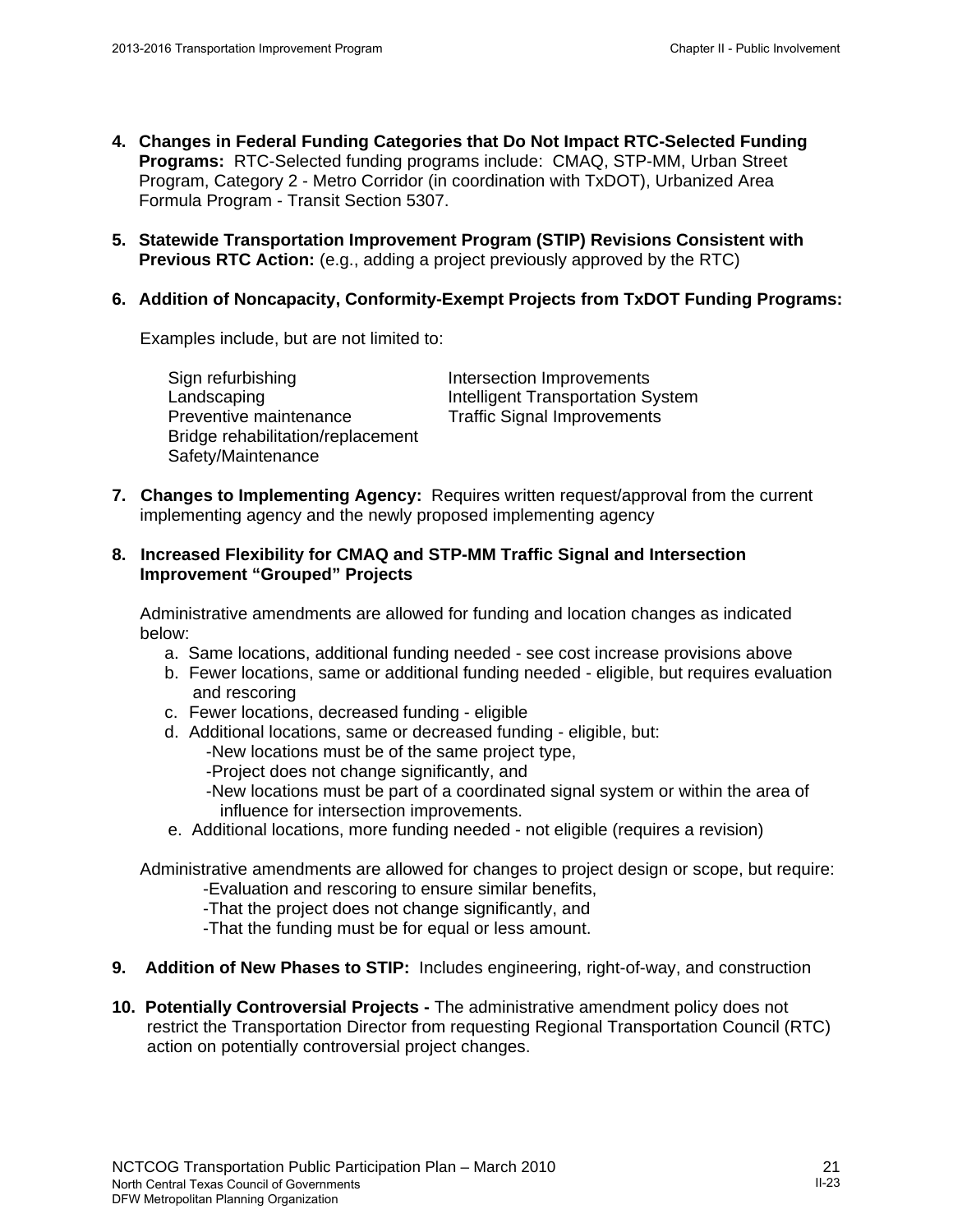#### **Revision Policy**

Revisions are modifications that require approval of the Regional Transportation Council. A revision is required for any project modification that meets the following criteria or that does not fall under the Administrative Amendment Policy.

- **1**. **Adding or Deleting Projects from the TIP:** (except as outlined in #4 and #5 under the Administrative Amendment Policy)
- **2. Cost Increases:** A revision is required on any cost increase that does not fall under item #1 in the administrative amendment policy statement
- **3. Scope Changes:** (except as outlined in #7 under Administrative Amendment Policy): Type of Work Being Performed Physical Length of Project Project Termini
- **4. Funding Year Changes:** A revision is required to move a project into a fiscal year that would delay project implementation.

**5**. **Changes in the Funding/Cost Shares:** A change to the percentage of the total project cost paid by each funding partner requires a revision.

Approved by the RTC on October 13, 2005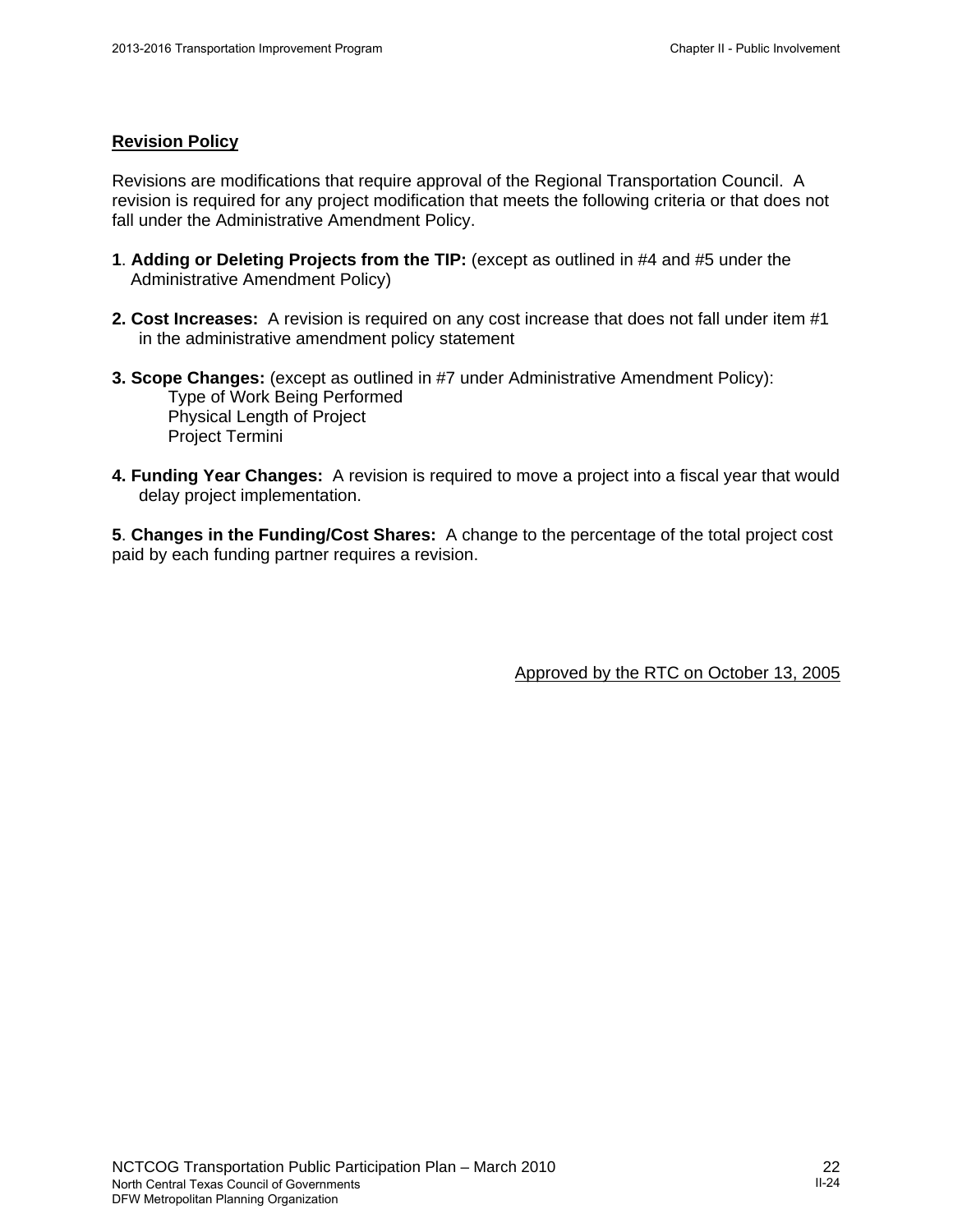## **APPENDIX E**

## **LANGUAGE ASSISTANCE PLAN**

NCTCOG is committed to incorporating Environmental Justice elements and Title VI considerations into the public participation process for transportation planning. Input and involvement from populations that have been traditionally underserved by existing transportation systems, including but not limited to low-income and minority households, are sought out and their needs considered. Various communication strategies and information formats seek to make information easily accessible and understandable.

Title VI states that no person shall be excluded from participation in, denied the benefit of, or subjected to discrimination under any program or activity receiving federal financial assistance on the basis of race, color, national origin, age, sex, disability, or religion. Title VI prohibits discrimination: whether intentional or where the unintended effect is unduly burdensome. The North Central Texas Council of Governments Transportation Department Title VI Complaint Procedures (Appendix F) establishes a procedure under which complaints alleging discrimination in NCTCOG's provisions, services, or NCTCOG activities can be made by persons who are not employees of NCTCOG.

The US Department of Transportation defines Limited English Proficiency (LEP) as persons who do not speak English as their primary language and who have limited ability to read, write, or understand English.

#### Executive Order 13166

In 2000, President William J. Clinton signed Executive Order 13166 "Improving Access to Services for Persons with Limited English Proficiency." The order provided clarification of Title VI in the Civil Rights Act of 1964, stating that recipients of federal funds must "ensure that the programs and activities they normally provide in English are accessible to LEP persons and thus do not discriminate on the basis of national origin."

The order also required federal agencies and recipients of federal financial assistance to examine the services they provide and develop an implementation plan to provide meaningful access to LEP persons.

Guidance from the Federal Highway Administration, Federal Transit Administration and the Texas Department of Transportation stresses the importance of reducing language barriers that can prevent meaningful access by LEP persons to important services. NCTCOG values public involvement and feedback and encourages participation by all communities.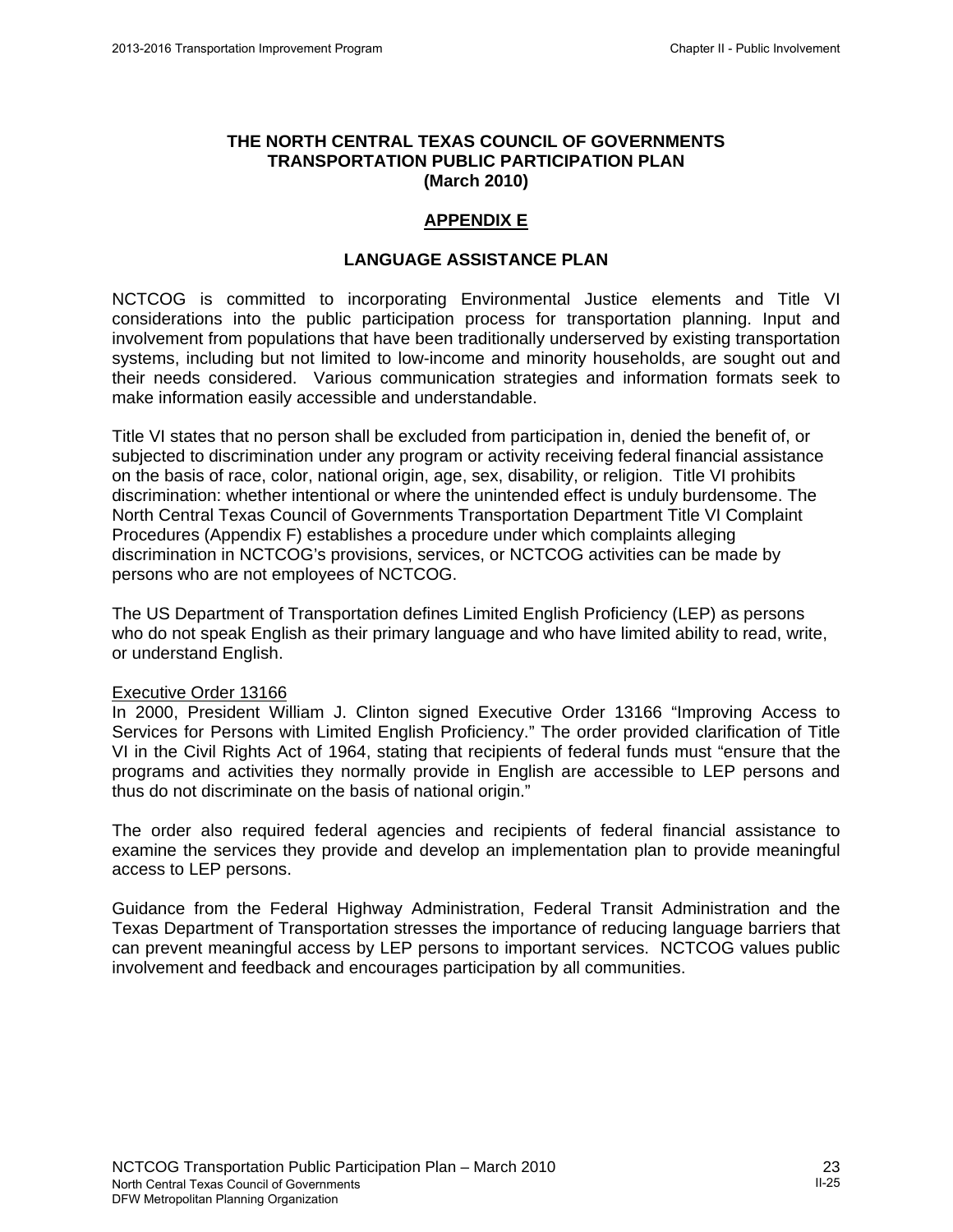To ensure all communities have meaningful access to information and opportunities to participate in the planning process, the NCTCOG Transportation Department analyzes department activities and demographic information for the region in order to:

- Identify LEP persons who need language assistance and determine how these individuals are served or likely to be served by NCTCOG Transportation Department programs.
- Outline how language assistance will be available.
- Train staff for considering the needs of and interacting with LEP persons.
- Provide notice to LEP persons.
- Monitor and update plans and strategies that address how LEP individuals have access to information and opportunities for program participation.

Because transportation planning and services provided by NCTCOG can be both a benefit and a burden to economic development, employment, housing, education, healthcare, and social opportunities, NCTCOG staff is dedicated to assessing the location and needs of LEP communities and consequently, the services NCTCOG provides to these communities.

#### **Identification of LEP populations and determination of how these individuals are served or likely to be served by NCTCOG Transportation Department Programs**

The U.S. Department of Transportation issued Policy Guidance to federal financial assistance recipients regarding Title VI prohibition against national origin discrimination affecting LEP persons. In this guidance the US Department of Transportation provided the four factor analysis as an approach to evaluate the extent to which language assistance measures are required to ensure meaningful access to LEP persons.

*Factor 1: The number or proportion of LEP persons eligible to be served or likely to be encountered by a program, activity, or service of the recipient grantee* 

The Metropolitan Planning Area boundary encompasses 12 counties (Collin, Dallas, Denton, Ellis, Hood, Hunt, Johnson, Kaufman, Parker, Rockwall, Tarrant and Wise).



## **Limited English Proficiency Service Area**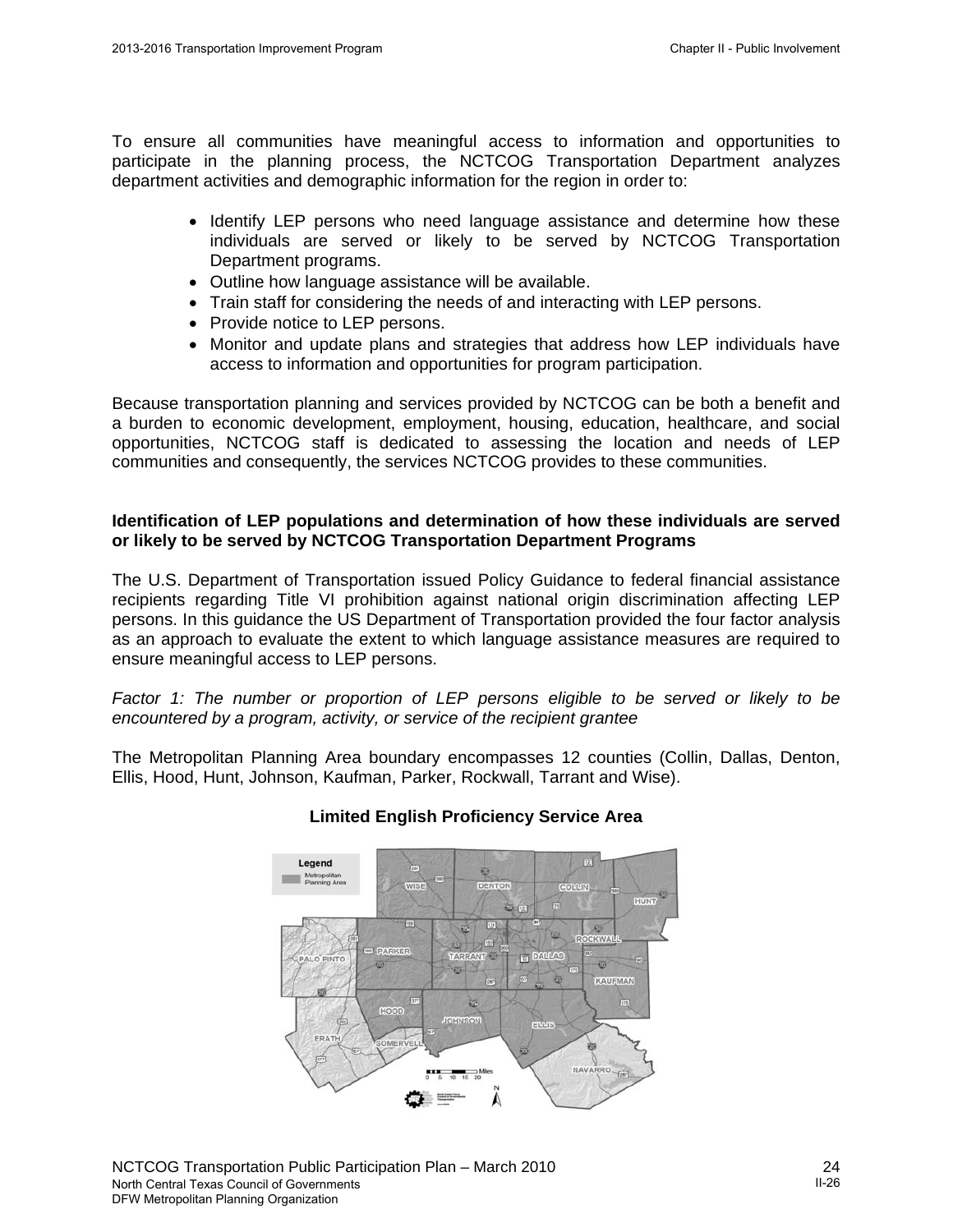Data for the 12-county Metropolitan Planning Area was gathered using the 2000 decennial census and the 2005-2007 American Community Survey. LEP persons were classified as anyone over the age of five that classified their ability to speak English as 'well,' 'not well,' and 'not at all.' Figures from both data sets were compiled to provide an approximation for the rate of growth of LEP persons in the service area. Data from the 2005-2007 American Community Survey was not available for the counties of Rockwall and Kaufman; thus, no comparison was made for those two counties and data from the 2000 Census was used when determining figures based on the 2005-2007 American Community Survey.

In 2007, the American Community Survey estimated population was 5,459,711 for the 12 county region. The LEP population was 776,083, approximately 14.2 percent of the total population. Data from the 2000 Census showed the LEP population to be 596,426; which is a 30.1 percent increase. Based on the most recent data available Spanish is the largest language represented among the LEP population with 12 percent of the total population identified as speaking Spanish, according to the 2007 American Community Survey. Asian languages were the second largest group among the LEP population comprising 1.5 percent of the total population.

| 1.4%                                                                                                         |  |  |  |  |  |  |
|--------------------------------------------------------------------------------------------------------------|--|--|--|--|--|--|
| 1.5%                                                                                                         |  |  |  |  |  |  |
|                                                                                                              |  |  |  |  |  |  |
| Source: 2000 Census and the 2007 American Community Survey www.census.gov                                    |  |  |  |  |  |  |
| Limited English Proficiency (LEP) is classified as any person whose primary language is other than English & |  |  |  |  |  |  |

 The Dallas-Fort Worth Metropolitan Planning Area consists of; Collin, Dallas, Denton, Ellis, Hood, Hunt Johnson, Kaufman, Parker, Rockwall, Tarrant & Wise counties.

Recognizing that low literacy could also result in limited English proficiency, data from the U.S. Department of Education, Institute of Education Sciences, National Center for Education Statistics, 2003 National Assessment of Adult Literacy was analyzed. The study used population estimates for persons 16 years and older as of 2003. Individuals determined to lack basic literacy skills either scored below basic in prose or could not be tested due to language barriers.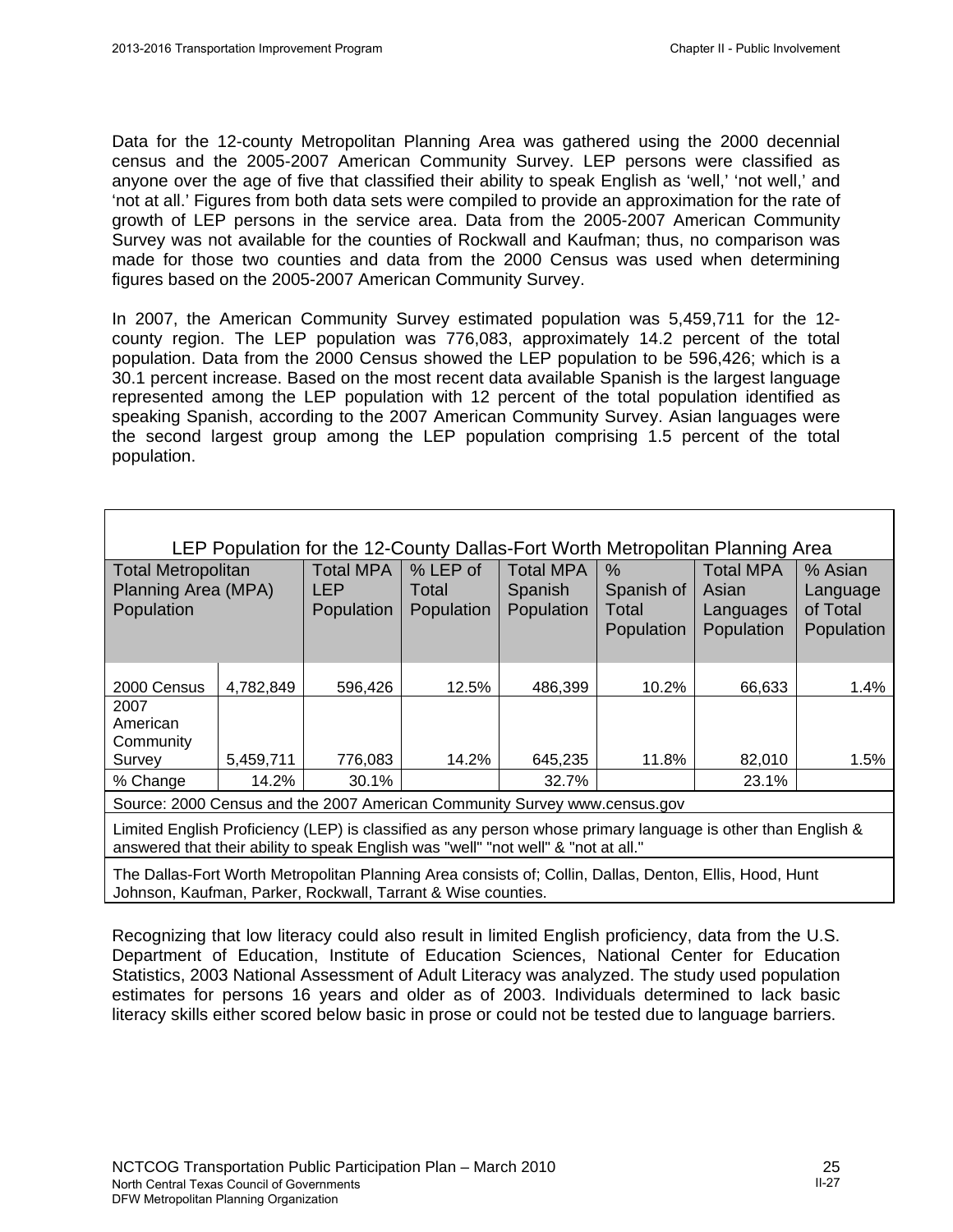The study found that 19 percent of the statewide population lacked basic literacy skills. Within the 12-county area, 21 percent of the Dallas County population lacked basic literacy skills. Dallas County was the only county in the region above the state percentage.

| 15,936,279<br>437,018<br>1,650,735<br>371,897<br>90,668<br>35,299<br>60,001<br>102,672                                                                                                                                                                             | 19%<br>8%<br>21%<br>8%<br>13%<br>9%<br>13%<br>12% |  |  |  |  |
|--------------------------------------------------------------------------------------------------------------------------------------------------------------------------------------------------------------------------------------------------------------------|---------------------------------------------------|--|--|--|--|
|                                                                                                                                                                                                                                                                    |                                                   |  |  |  |  |
|                                                                                                                                                                                                                                                                    |                                                   |  |  |  |  |
|                                                                                                                                                                                                                                                                    |                                                   |  |  |  |  |
|                                                                                                                                                                                                                                                                    |                                                   |  |  |  |  |
|                                                                                                                                                                                                                                                                    |                                                   |  |  |  |  |
|                                                                                                                                                                                                                                                                    |                                                   |  |  |  |  |
|                                                                                                                                                                                                                                                                    |                                                   |  |  |  |  |
|                                                                                                                                                                                                                                                                    |                                                   |  |  |  |  |
| 60,172                                                                                                                                                                                                                                                             | 14%                                               |  |  |  |  |
| 72,454                                                                                                                                                                                                                                                             | 9%                                                |  |  |  |  |
| 40,168                                                                                                                                                                                                                                                             | 8%                                                |  |  |  |  |
| 1,130,374                                                                                                                                                                                                                                                          | 14%                                               |  |  |  |  |
| 40,253                                                                                                                                                                                                                                                             | 12%                                               |  |  |  |  |
| <sup>1</sup> Estimated population size of persons 16 years and older in households in 2003.<br><sup>2</sup> Those lacking Basic prose literacy skills include those who scored Below Basic in prose and those who could<br>not be tested due to language barriers. |                                                   |  |  |  |  |
|                                                                                                                                                                                                                                                                    |                                                   |  |  |  |  |

This Language Assistance Plan outlines how needs of the LEP population in the service area will be addressed, how language services will be made available and how LEP persons will be notified of these services.

## *Factor 2: The frequency with which LEP individuals come in contact with the program*

The nature of the programs associated with the Metropolitan Planning Organization dictate that the majority of contact with the public and LEP persons is through inquires submitted to the MPO, public meetings, public outreach events, the MPO Web site and program implementation activities.

*Factor 3: The nature and importance of the program, activity or service provided by the recipient to people's lives* 

NCTCOG is the agency responsible for the regional transportation planning process; in this capacity, NCTCOG must ensure that all segments of the population are involved or have the opportunity to be involved in the decision making process. As required by federal guidelines, NCTCOG produces a Metropolitan Transportation Plan that outlines long-range transportation investments, a Transportation Improvement Program (TIP) that provides short range planning for transportation investments, a Unified Planning Work Program (UPWP) that outlines tasks to be performed in the upcoming year and a Congestion Management Process for developing and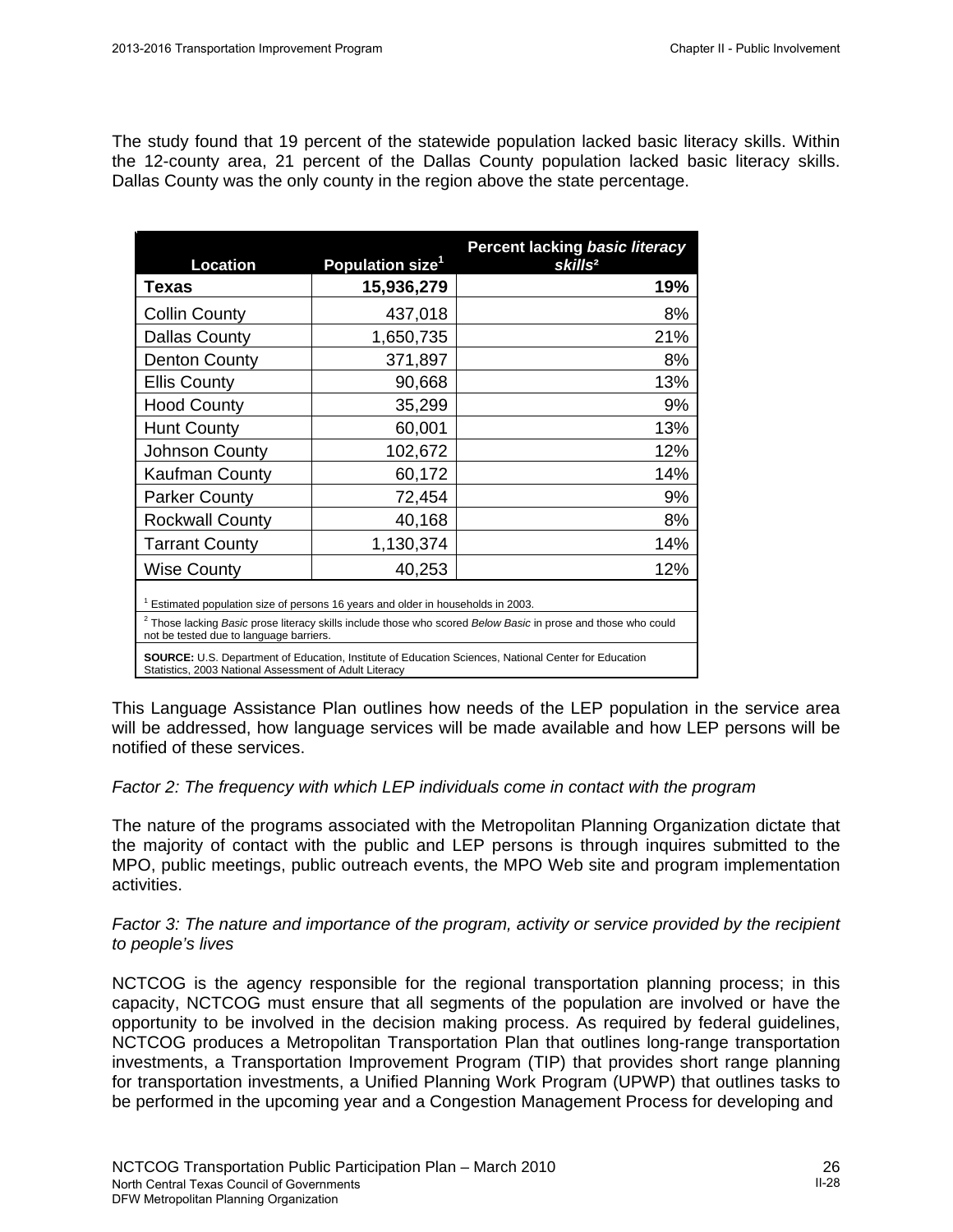implementing operational and travel-demand strategies that improve transportation system performance.

Additionally, nine North Texas counties are classified by the U.S. Environmental Protection Agency as moderate nonattainment for eight-hour ozone levels. Collin, Dallas, Denton, Ellis, Johnson, Kaufman, Parker, Rockwall and Tarrant counties are classified as nonattainment. MPO transportation plans must show transportation conformity and comply with rules established by the Clean Air Act Amendments of 1990. Therefore, NCTCOG is also responsible for developing and implementing plans, policies and programs that reduce transportation-related emissions that lead to ozone formation.

#### *Factor 4: The resources available to the recipient and costs*

NCTCOG currently has available, if needed, bilingual staff to assist in translation needs and/or translation review. NCTCOG also has agreements with translation services that cover many languages as well as American Sign Language. NCTCOG currently utilizes a translation service and department staff to translate documents. Visualization tools like animations, maps, renderings, photos and others are also used when possible to increase understanding among all audiences. These tools can also be especially beneficial for LEP persons.

## **Guidelines for making language assistance available**

All language assistance will be provided at no charge to LEP individuals.

The four-factor analysis will be used as a tool for analyzing to what extent and how the needs of LEP communities are addressed during transportation planning and program implementation. For example, the four-factor analysis will be used to determine initial translation or alternative format needs for documents and the Web site. Department reports, newsletters, brochures, other publications and Web site information include instructions about how to request information be made available in another format. Translators and interpreters used by the NCTCOG Transportation Department will be evaluated to ensure accurate, high-quality language services are available to LEP persons.

Increased use of visualization tools will be used to make information more understandable and, in some cases, reduce the need for English proficiency.

Plans, projects and programs for areas with a high number of LEP persons will have materials that address needs of the population in that area. Environmental Justice communities, including non-English speakers, are mapped whenever possible to provide, as much as possible, plan- or project-specific data to be used.

The NCTCOG Transportation Department will make every effort to accommodate language translation needs, if provided sufficient notice. A minimum of 3 business days advance notice is required for these arrangements to be provided at public meetings.

NCTCOG Transportation Department staff will consistently seek out input and involvement from organizations and agencies which serve LEP populations to complement other language assistance and outreach efforts.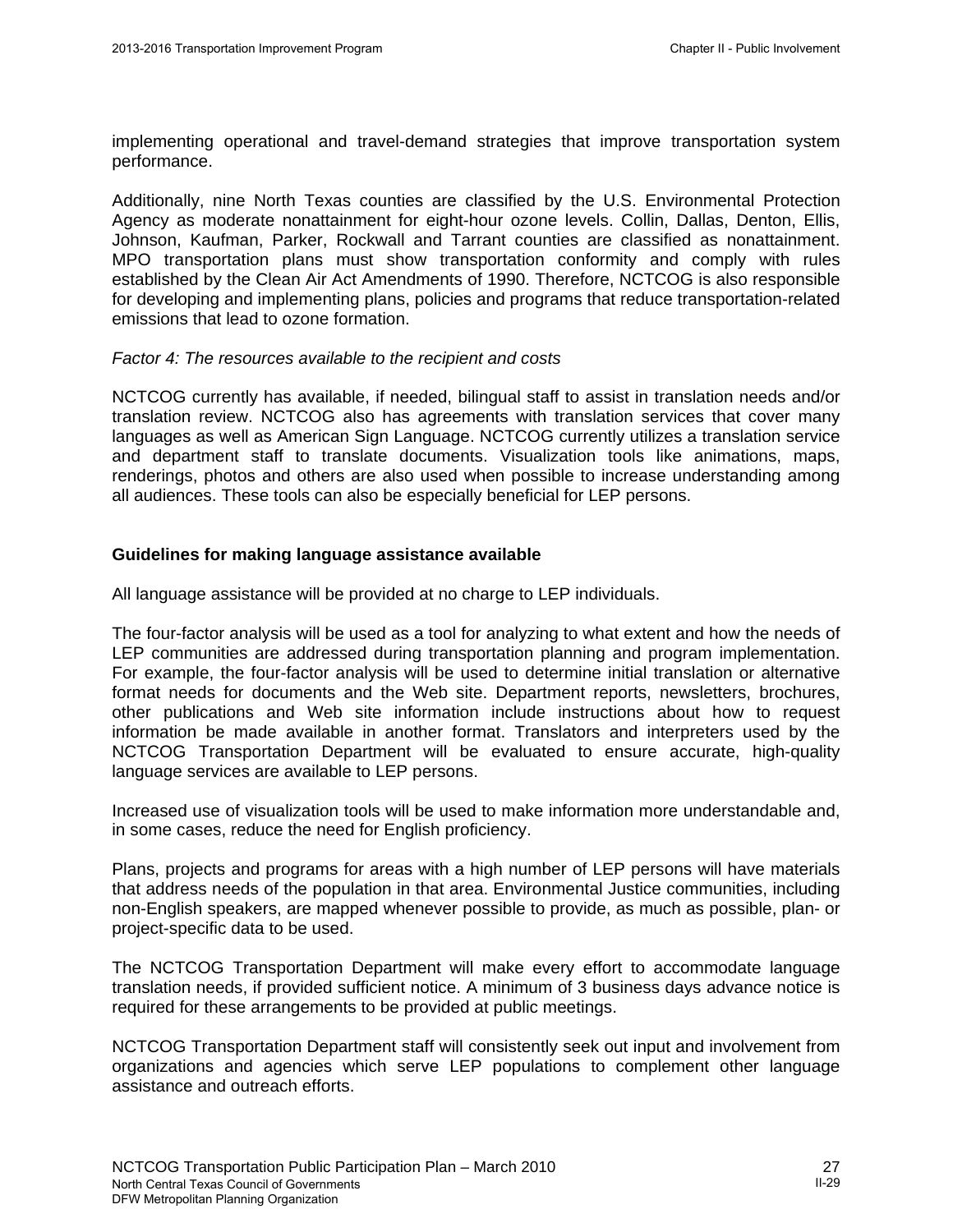#### **Staff training for considering the needs of and interacting with LEP persons**

All NCTCOG Transportation Department staff members employed as of May 2009 completed training on the requirements and techniques for providing meaningful access to services for LEP persons. Training materials and resources continue to be available for review by all staff including new employees.

#### **Notice of assistance available for LEP persons**

Public meeting notices include the telephone number and e-mail address to request special arrangements for language translation or disability. On each notice, this information is included in English and Spanish.

Notice of the North Central Texas Council of Governments Transportation Department Title VI Complaint Procedures is also included on publications like public meeting notices and department publications.

Language assistance can be obtained by contacting the NCTCOG Transportation Department:

North Central Texas Council of Governments, Transportation Department P.O. Box 5888 616 Six Flags Drive Arlington, TX 76005-5888 **Phone**: (817) 695-9240 **Fax**: (817) 640-3028 **E-mail**: transinfo@nctcog.org **Web site**: www.nctcog.org/trans

#### **Monitoring and updating plans and strategies that address how LEP individuals have access to information and opportunities for program participation**

This Language Assistance Plan is intended to be reviewed and updated in conjunction with NCTCOG Transportation Public Participation Plan.

Environmental Justice and Title VI activities will be periodically summarized to provide information about how the NCTCOG Transportation Department:

- Addresses the needs of LEP persons and those traditionally underserved by existing transportation services.
- Facilitates opportunities for full and fair participation from all individuals.
- Makes information accessible and understandable.
- Ensures no person shall, on the basis of race, color, national origin, age, sex, disability, or religion, be excluded from participation in, denied the benefit of, or subjected to discrimination under any program or activity receiving federal financial assistance.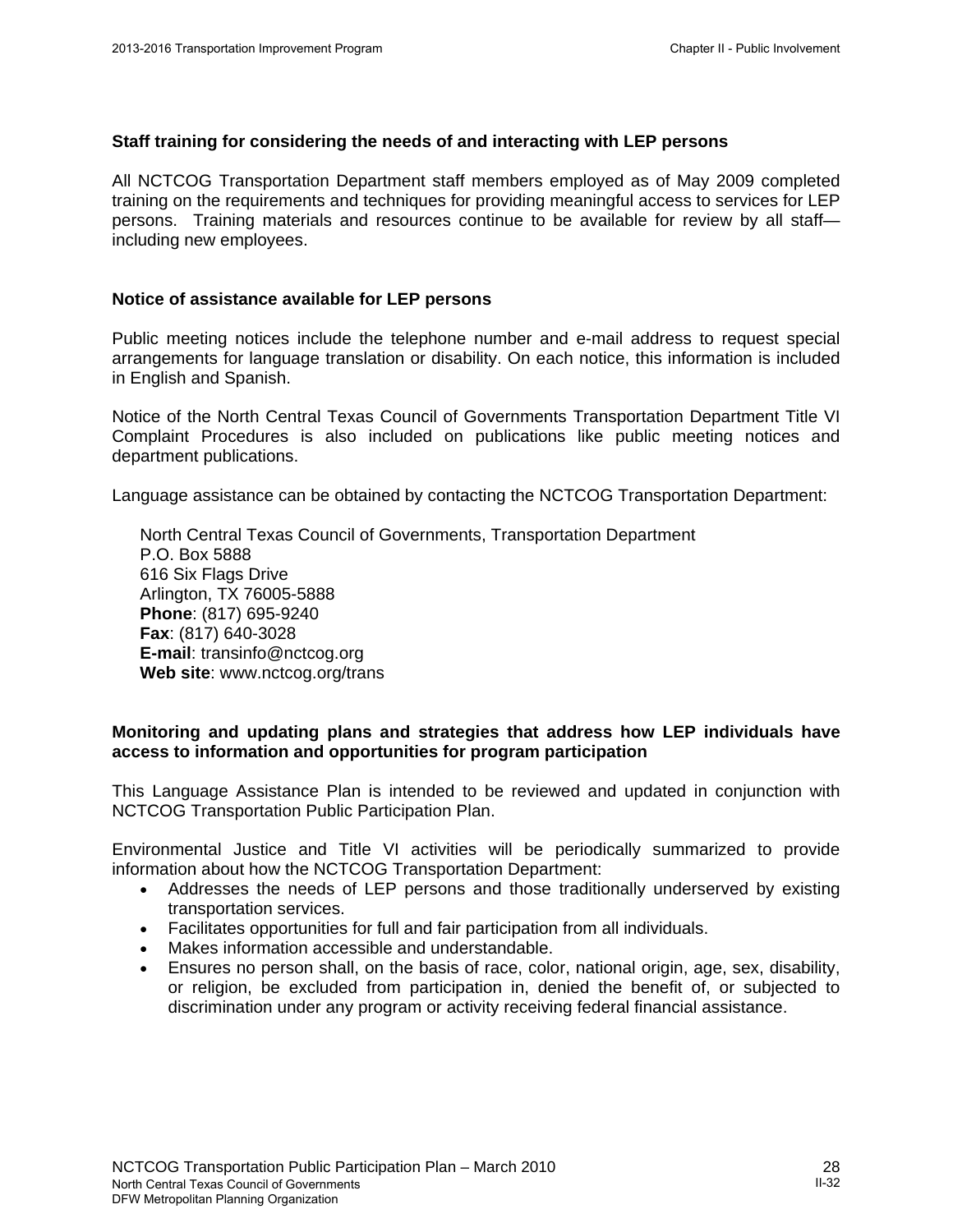## **This page is intentionally blank**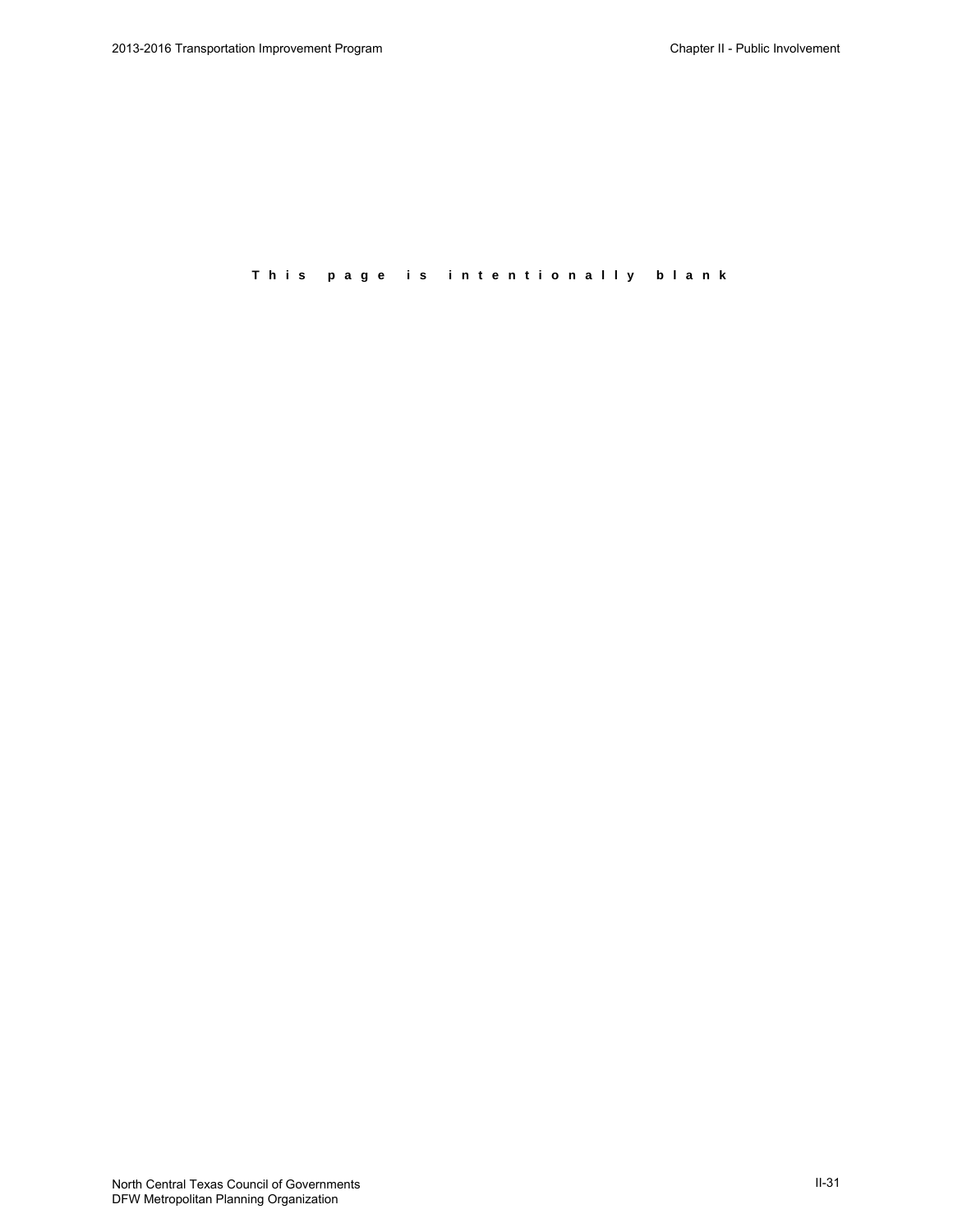

# North Central Texas Council of Governments Transportation Department

# Title VI Complaint Procedures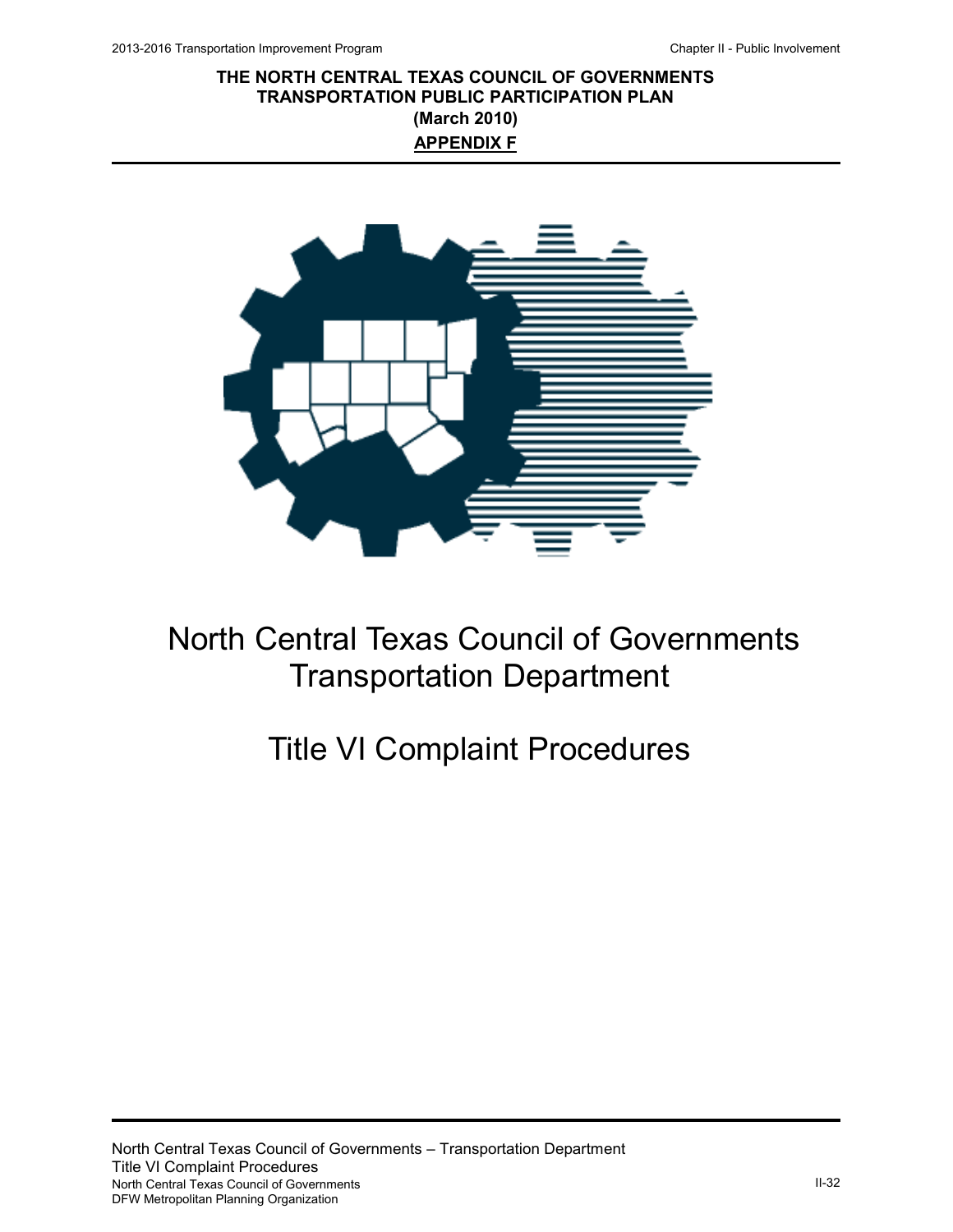## **Introduction**

The North Central Texas Council of Governments (NCTCOG) serves as the federally designated Metropolitan Planning Organization (MPO) for the Dallas-Fort Worth region. As a recipient of federal financial assistance and under Title VI of the Civil Rights Act of 1964 and related Title VI statutes, NCTCOG ensures that no person shall, on the grounds of race, religion, color, national origin, sex, age, or disability be excluded from participation in, be denied the benefits of, or otherwise be subjected to discrimination under any agency programs or activities. These prohibitions extend from the North Central Texas Council of Governments, as a direct recipient of federal financial assistance, to its sub-recipients (e.g., contractors, consultants, local governments, colleges, universities, etc). All programs funded in whole or in part from federal financial assistance are subject to Title VI requirements. The Civil Rights Restoration Act of 1987 extended this to all programs within an agency that receives federal assistance regardless of the funding source for individual programs.

This policy is intended to establish a procedure under which complaints alleging discrimination in NCTCOG's provisions, services, or NCTCOG activities can be made by persons who are not employees of NCTCOG.

Any person who believes NCTCOG, or any entity who receives federal financial assistance from or through NCTCOG (i.e., sub-recipients, sub-contractors, or sub-grantees), has subjected them or any specific class of individuals to unlawful discrimination may file a complaint of discrimination.

NCTCOG will follow timelines set forth in guidance from the Department of Transportation, the Federal Highway Administration, Federal Transit Administration and the Department of Justice for processing Title VI discrimination complaints.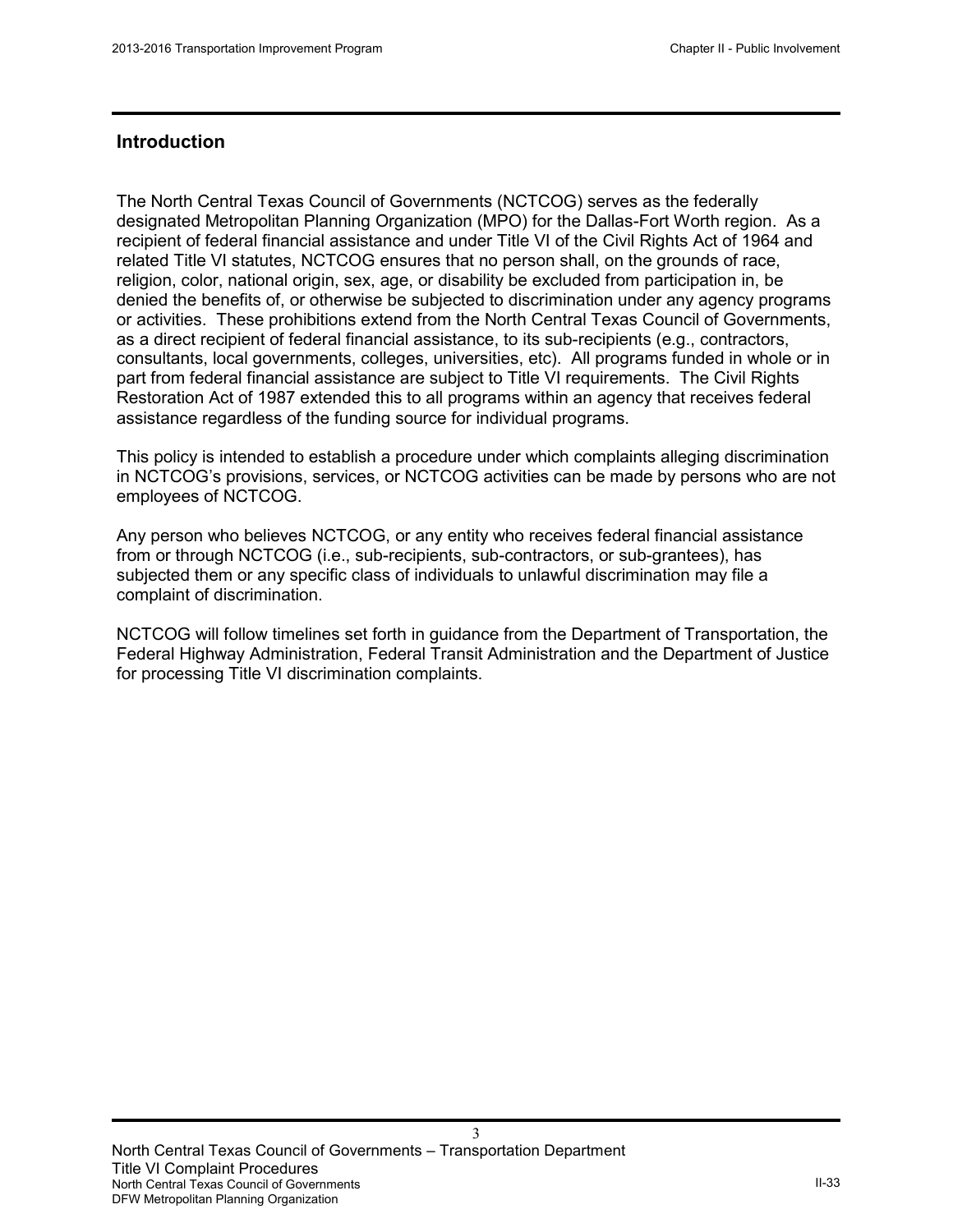## **When to File**

A complaint of discrimination must be filed within 180 calendar days of the alleged act of Discrimination, or discovery thereof; or where there has been a continuing course of conduct, the date on which that conduct was discontinued. Filing means a written complaint must be postmarked before the expiration of the 180-day period. The filing date is the day you complete, sign, and mail the complaint form. The complaint from and consent/release form must be dated and signed for acceptance. Complaints received more than 180 days after the alleged discrimination will not be processed and will be returned to the complainant with a letter explaining why the complaint could not be processed and alternative agencies to which a report may be made.

## **Where to File**

In order to be processed, signed original complaint forms must be mailed to:

North Central Texas Council of Governments Transportation Department Title VI Specialist P.O. Box 5888 Arlington, TX 76005-5888 Or hand delivered to: 616 Six Flags Drive Arlington, TX 76011

Upon request, reasonable accommodations will be made for persons who are unable to complete the complaint form due to disability or limited-English proficiency. A complaint may also be filed by a representative on behalf of a complainant.

Persons who are not satisfied with the findings of NCTCOG may seek remedy from other applicable state of federal agencies.

## **Required Elements of a Complaint**

In order to be processed, a complaint must be in writing and contain the following information:

- Name, address, and phone number of the complainant.
- Name(s) and address(es) and business(es)/organization(s) of person(s) who allegedly discriminated.
- Date of alleged discriminatory act(s).
- Basis of complaint (i.e., race, color, national origin, sex, age, religion, or disability).
- A statement of complaint.
- Signed consent release form.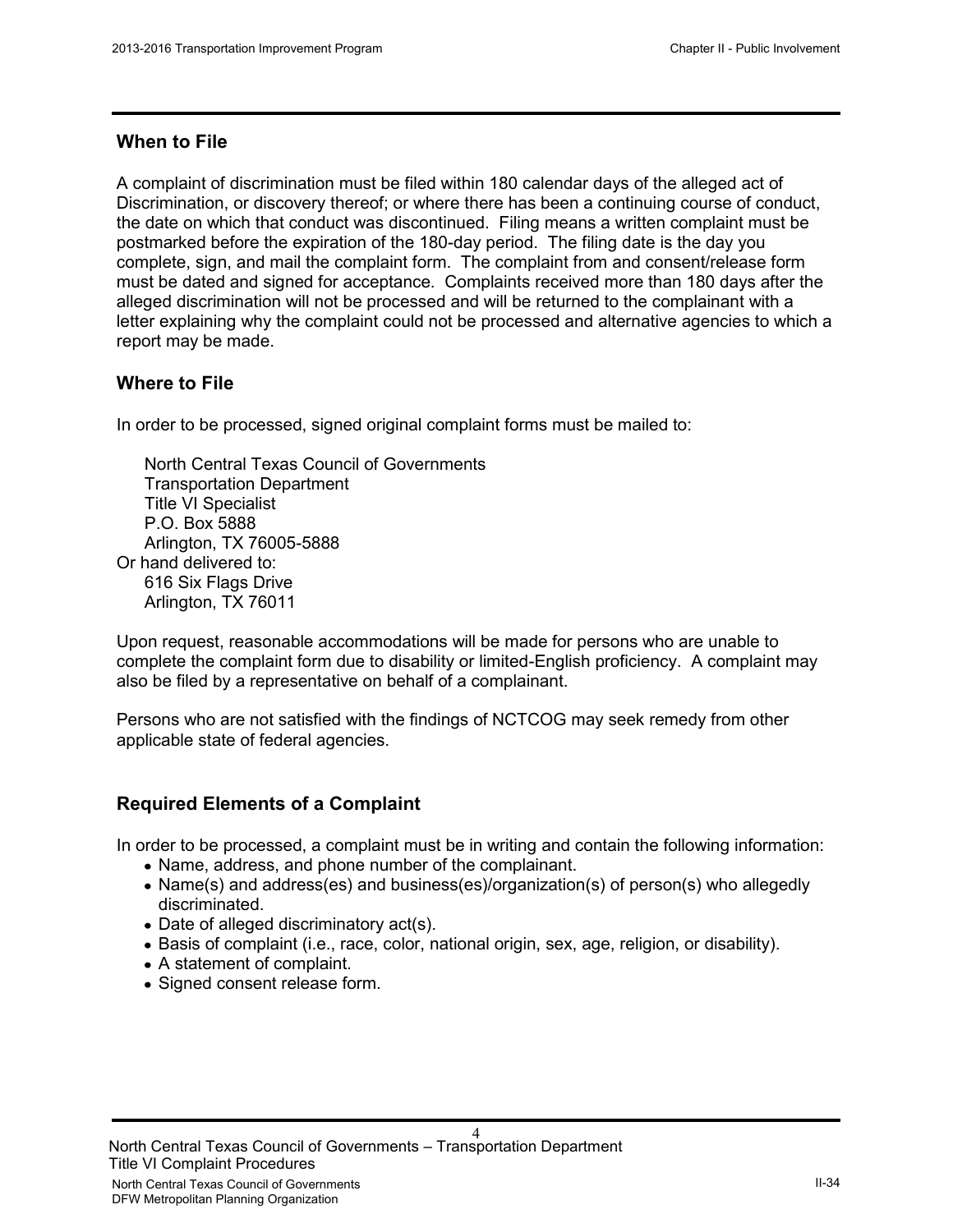## **Incomplete Complaints**

Upon initial review of the complaint, the Title VI Specialist will ensure that the form is complete and that any initial supporting documentation is provided. Should any deficiencies be found, the Title VI Specialist will notify the complainant within 10 working days. If reasonable efforts to reach the complainant are unsuccessful or if the complainant does not respond within the time specified in the request (30 days), the recipient may close the complainant's file. The complainant may resubmit the complaint provided it is filed within the original 180-day period.

Should the complaint be closed due to lack of required information, NCTCOG will notify the complainant at their last known address. In the event the complainant submits the missing information after the file has been closed, the complaint may be reopened provided it has not been more than 180 days since the date of the alleged discriminatory action.

## **Records of Complaints**

The Title VI Specialist will keep a record of all complaints received. The log will include such information as:

- Basic information about the complaint such as when it was filed, who filed it, and who it was against.
- A description of the alleged discriminatory action.
- Findings of the investigation.

## **Complaint Process Overview**

The following is a description of how a discrimination complaint will be handled once received by NCTCOG.

**1. A complaint is received by NCTCOG:**

Complaints must be in writing and signed by the complainant or their designated representative. If the complainant is unable to complete the form in writing due to disability or limited-English proficiency, upon request reasonable accommodations will be made to ensure the complaint is received and processed in a timely manner. Complainants wishing to file a complaint that do not have access to the Internet or the ability to pick up a form will be mailed a complaint form to complete. The complainant will be notified if the complaint form is incomplete and asked to furnish the missing information.

#### **2. Complaint is logged into tracking database:**

Completed complaint forms will be logged into the complaint tracking database; basic data will be maintained on each complaint received.

**3. Determine jurisdiction:** 

NCTCOG's Title VI Specialist will complete an initial review of the complaint. The purpose of this review is to determine if the complaint meets basic criteria.

Criteria required for a complete complaint:

Basis of alleged discrimination (i.e., race, religion, color, national origin, sex, age or disability).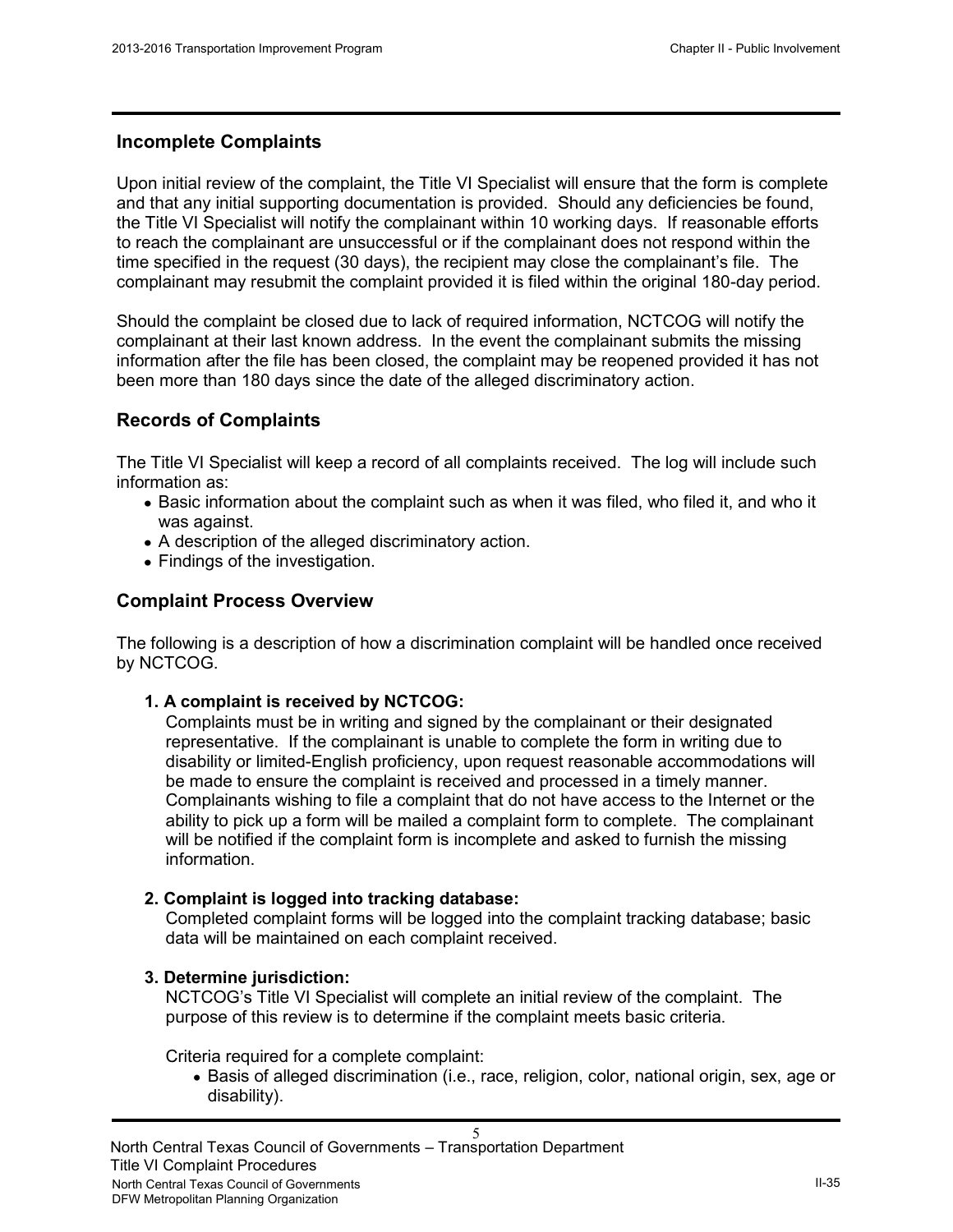- Determination of timeliness will also be made to ensure that the complaint was filed within the 180 day time requirement.
- The program in which the alleged discrimination occurred will be examined to ensure that the complaint was filed with the appropriate agency. During this process, if a determination is made in which the program or activity that the alleged discrimination occurred is not related to a NCTCOG program or activity, every attempt will be made to establish the correct agency. Whenever possible, and assuming consent was granted on the Consent/Release form, the complaint will be forwarded to the appropriate agency.

#### **4. Initial written notice to complainant:**

Within 10 working days of the receipt of the complaint, NCTCOG will send notice to the complainant confirming receipt of the complaint; if needed the notice will request additional information, notify complainant that the activity is not related to a NCTCOG program or activity, or does not meet deadline requirements. Conclusions made in step three will determine the appropriate response to the complaint. Examples of response letters are located in Appendix A. If any additional information is needed from the complainant, it will be communicated at this point in the process. A copy of the written response, as well as the complaint form, will be forwarded to the Texas Department of Transportation, Office of Civil Rights, Contract Compliance Section for informational purposes only.

#### **5. Investigation of complaint:**

The Title VI specialist will confer with the Department Director to determine the most appropriate fact finding process to ensure that all available information is collected in an effort to reach the most informed conclusion and resolution of the complaint. The type of investigation techniques used may vary depending on the nature and circumstances of the alleged discrimination. An investigation may include but is not limited to:

- Internal meetings with NCTCOG staff and legal counsel.
- Consultation with state and federal agencies.
- $\bullet$  Interviews of complainant(s).
- Review of documentation (i.e., planning, public involvement, and technical program activities).
- Interviews and review of documentation with other agencies involved.
- Review of technical analysis methods.
- Review of demographic data.

## **6. Determination of investigation:**

An investigation must be completed within 60 days of receiving the complete complaint, unless the facts and circumstances warrant otherwise. A determination will be made based on information obtained. The Title VI Specialist, Department Director and/or designee will render a recommendation for action, including formal and/or informal resolution strategies in a report of findings to the NCTCOG Executive Director.

## **7. Notification of determination:**

Within 10 days of completion of an investigation, the complainant must be notified by the NCTCOG Executive Director of the final decision. The notification will advise the complainant of his/her appeal rights with state and federal agencies if he/she is dissatisfied with the final decision. A copy of this letter, along with the report of findings, will be forwarded to the Texas Department of Transportation, Office of Civil Rights, Contract Compliance Section for information purposes.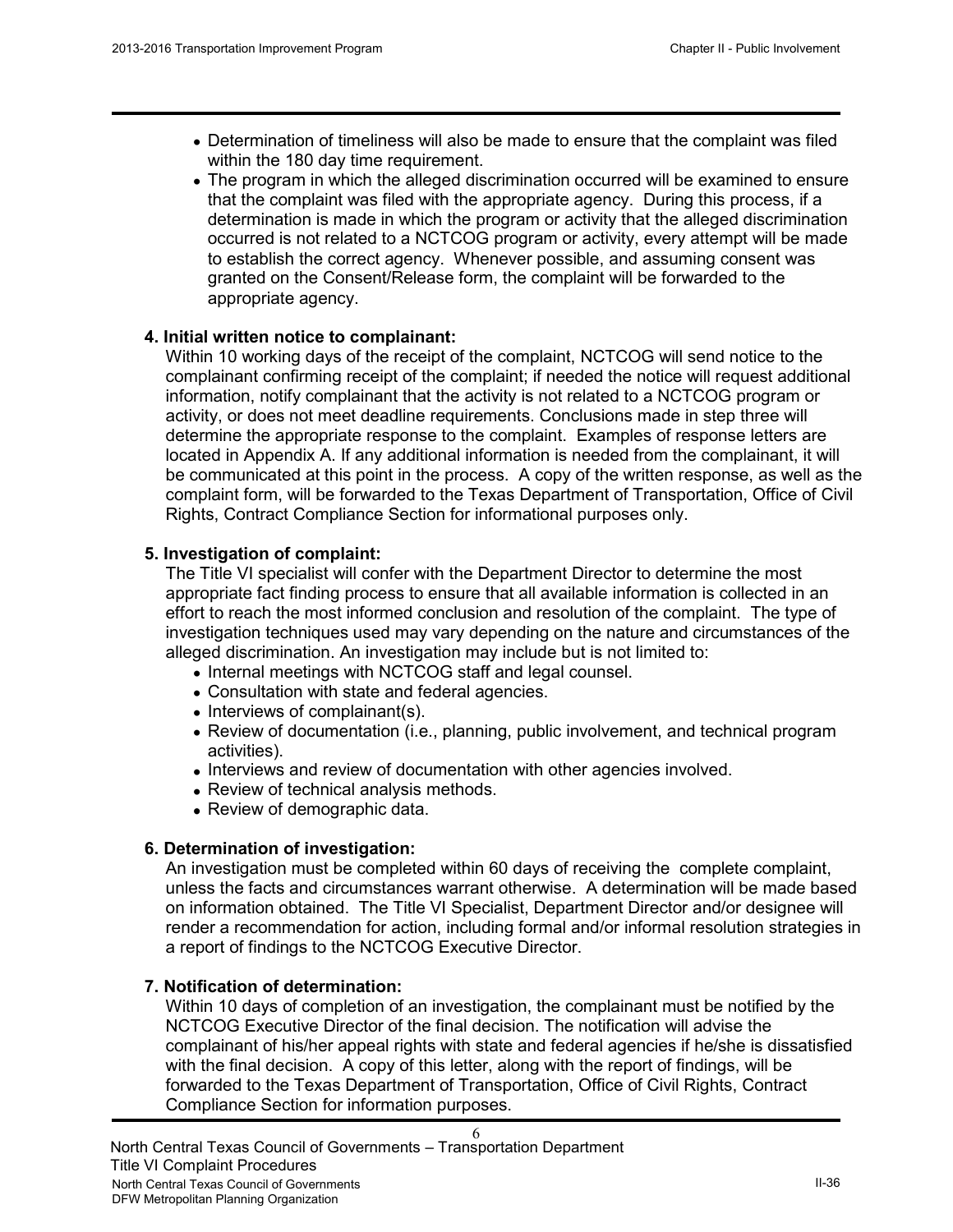

North Central Texas Council of Governments – Transportation Department Title VI Complaint Procedures North Central Texas Council of Governments DFW Metropolitan Planning Organization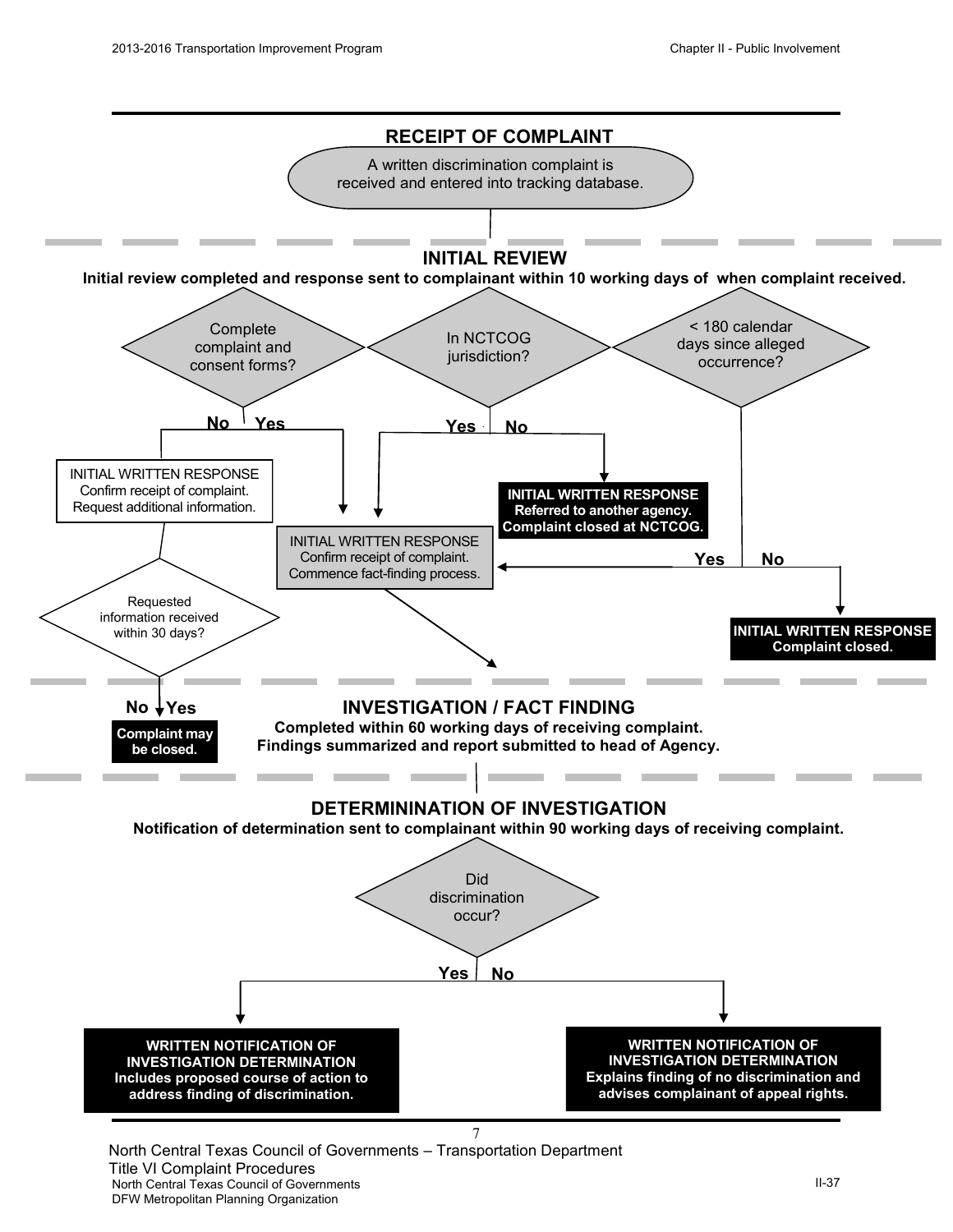



## **North Central Texas Council of Governments Discrimination Complaint Form**

Please read the information on this page of this form carefully before you begin.

The North Central Texas Council of Governments (NCTCOG) serves as the federally designated Metropolitan Planning Organization (MPO) for the Dallas-Fort Worth region. As a recipient of federal financial assistance and under Title VI of the Civil Rights Act of 1964 and related statutes, NCTCOG ensures that no person shall, on the grounds of race, religion, color, national origin, sex, age or disability be excluded from participation in, be denied the benefits of, or otherwise be subjected to discrimination under any agency programs or activities. These prohibitions extend from the North Central Texas Council of Governments, as a direct recipient of federal financial assistance, to its subrecipients (e.g., contractors, consultants, local governments, colleges, universities, etc.). All programs funded in whole or in part from federal financial assistance are subject to Title VI requirements.

NCTCOG is required to implement measures to ensure that persons with limited-English proficiency or disability have meaningful access to the services, benefits and information of all its programs and activities under Executive Order 13166. Upon request, assistance will be provided if you are limited-English proficient or disabled. Complaints may be filed using an alternative format if you are unable to complete the written form.

The filing date is the day you complete, sign, and mail this complaint form. Your complaint must be filed no later than 180 calendar days from the most recent date of the alleged act of discrimination. The complaint form and consent/release form must be dated and signed for acceptance. You have 30 calendar days to respond to any written request for information. Failure to do so will result in the closure of the complaint.

Submit the forms by mail to:

North Central Texas Council of Governments Transportation Department Title VI Specialist, P.O. Box 5888 Arlington, TX 76005-5888

Or in Person at: 616 Six Flags Drive Arlington, TX 76011

If you have any questions or need additional information, please call (817)695-9240 or e-mail [titlevi@nctcog.org.](mailto:titlevi@nctcog.org)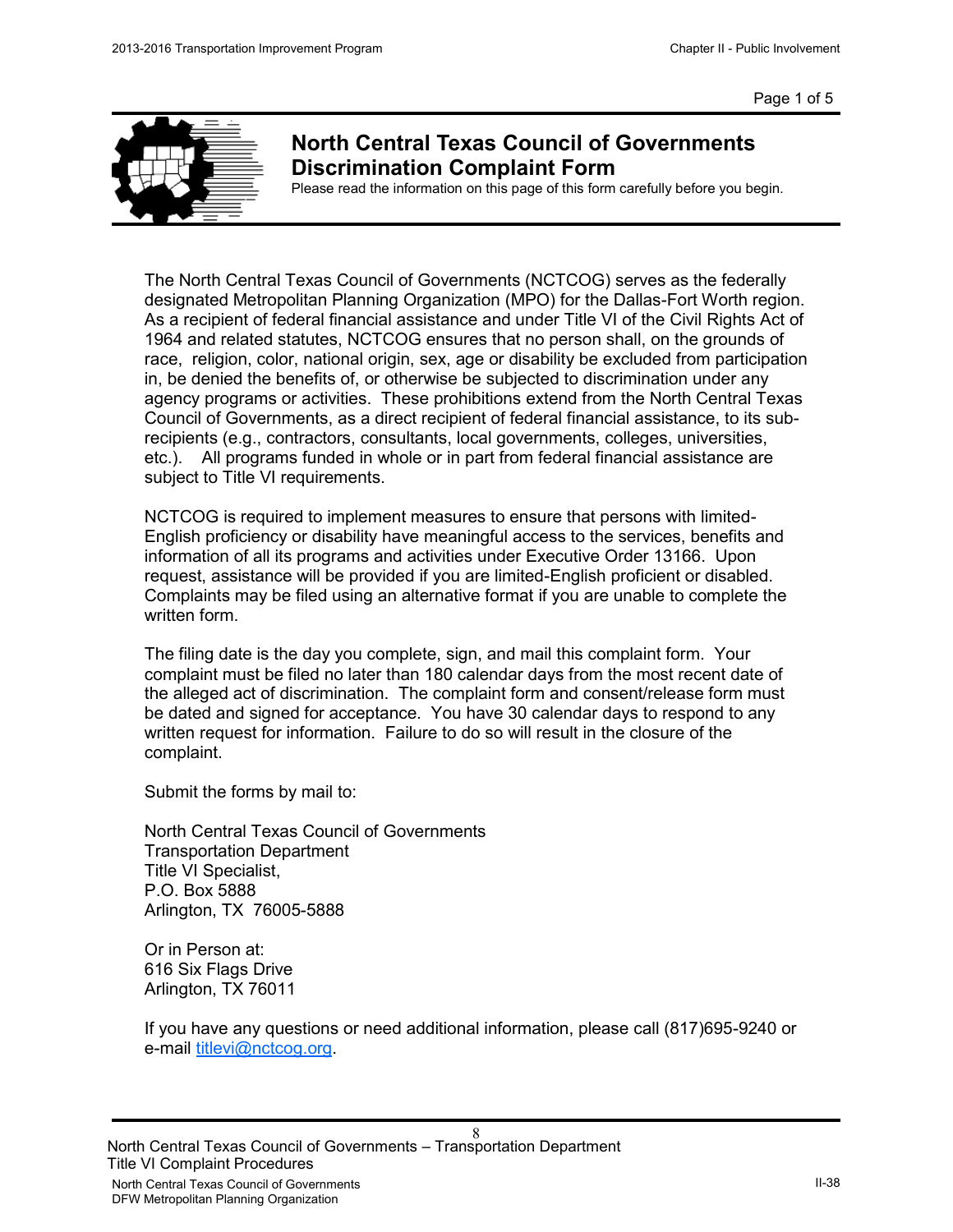|                                                                                                                |        |      |                                      |              |                                                                                                                                      | Page 2 of 5 |
|----------------------------------------------------------------------------------------------------------------|--------|------|--------------------------------------|--------------|--------------------------------------------------------------------------------------------------------------------------------------|-------------|
|                                                                                                                | begin. |      | <b>Discrimination Complaint Form</b> |              | <b>North Central Texas Council of Governments</b><br>Please read the information on the first page of this form carefully before you |             |
|                                                                                                                |        |      |                                      |              |                                                                                                                                      |             |
| <b>First Name</b>                                                                                              |        | MI   | <b>Last Name</b>                     |              |                                                                                                                                      |             |
| <b>Street Address</b>                                                                                          |        | City |                                      | State        | Zip Code                                                                                                                             |             |
| <b>Telephone Number</b>                                                                                        |        |      | e-mail Address                       |              |                                                                                                                                      |             |
| Who do you believe discriminated against you?                                                                  |        |      |                                      |              |                                                                                                                                      |             |
| <b>First Name</b>                                                                                              |        | MI   | Last Name                            |              |                                                                                                                                      |             |
| Name of Business/Organization                                                                                  |        |      | Position/Title                       |              |                                                                                                                                      |             |
| <b>Street Address</b>                                                                                          |        | City |                                      | <b>State</b> | Zip Code                                                                                                                             |             |
| Person's Relationship to You                                                                                   |        |      |                                      |              |                                                                                                                                      |             |
| When did the alleged act(s) of discrimination occur?<br>Please list all applicable dates in mm/dd/yyyy format. |        |      |                                      |              |                                                                                                                                      |             |
| Date(s):                                                                                                       |        |      |                                      |              |                                                                                                                                      |             |
| Is the alleged discrimination ongoing? $\circ$ Yes $\circ$ No                                                  |        |      |                                      |              |                                                                                                                                      |             |
| Where did the alleged act(s) of discrimination occur? (Attach additional pages as<br>necessary.)               |        |      |                                      |              |                                                                                                                                      |             |
| Name of Location                                                                                               |        |      |                                      |              |                                                                                                                                      |             |
| Indicate the basis of your grievance of discrimination.                                                        |        |      |                                      |              |                                                                                                                                      |             |
| Race:                                                                                                          |        |      | Color:                               |              |                                                                                                                                      |             |
| National Origin:                                                                                               |        |      | Sex:                                 |              |                                                                                                                                      |             |
| Age:                                                                                                           |        |      | Disability:                          |              |                                                                                                                                      |             |
| Religion:                                                                                                      |        |      |                                      |              |                                                                                                                                      |             |
| North Central Texas Council of Governments - Transportation Department                                         |        |      | 9                                    |              |                                                                                                                                      |             |

Title VI Complaint Procedures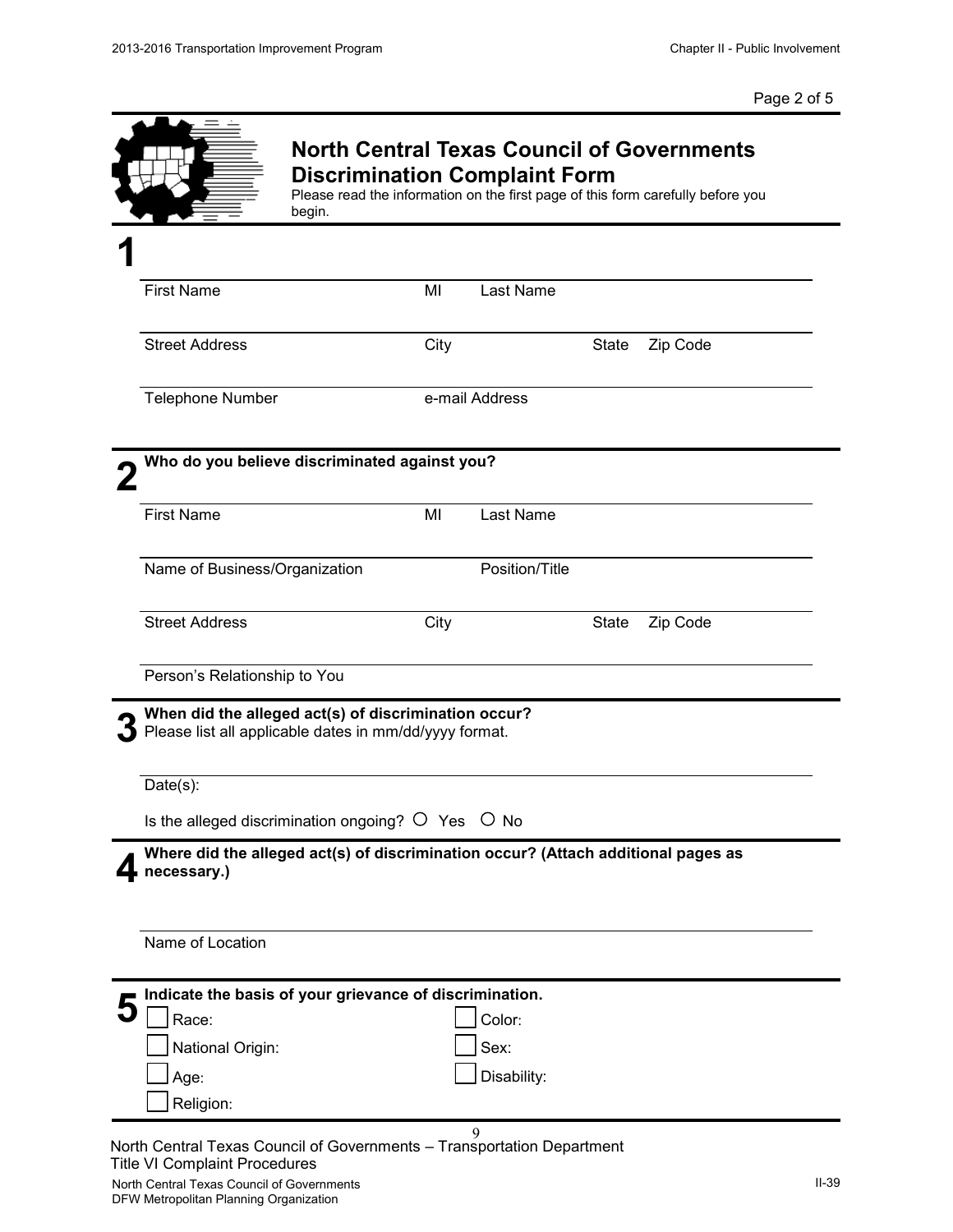

**6 Describe in detail the specific incident(s) that is the basis(es) of the alleged discrimination. Describe each incident of discrimination separately. Attach additional name as nocossary pages as necessary.** 

**Please explain how other persons or groups were treated differently by the person(s)/ agency who discriminated against you.** 

**Please list and describe all documents, e-mails, or other records and materials pertaining to your complaint.** 

**Please list and identify any witness(es) to the incidents or persons who have personal knowledge of information pertaining to your complaint.** 

**Have you previously reported or otherwise complained about this incident or related acts of discrimination? If so, please identify the individual to whom you made the report, the date on which you made the report, and the resolution. Please provide any supporting documentation.** 

North Central Texas Council of Governments – Transportation Department Title VI Complaint Procedures 10 North Central Texas Council of Governments DFW Metropolitan Planning Organization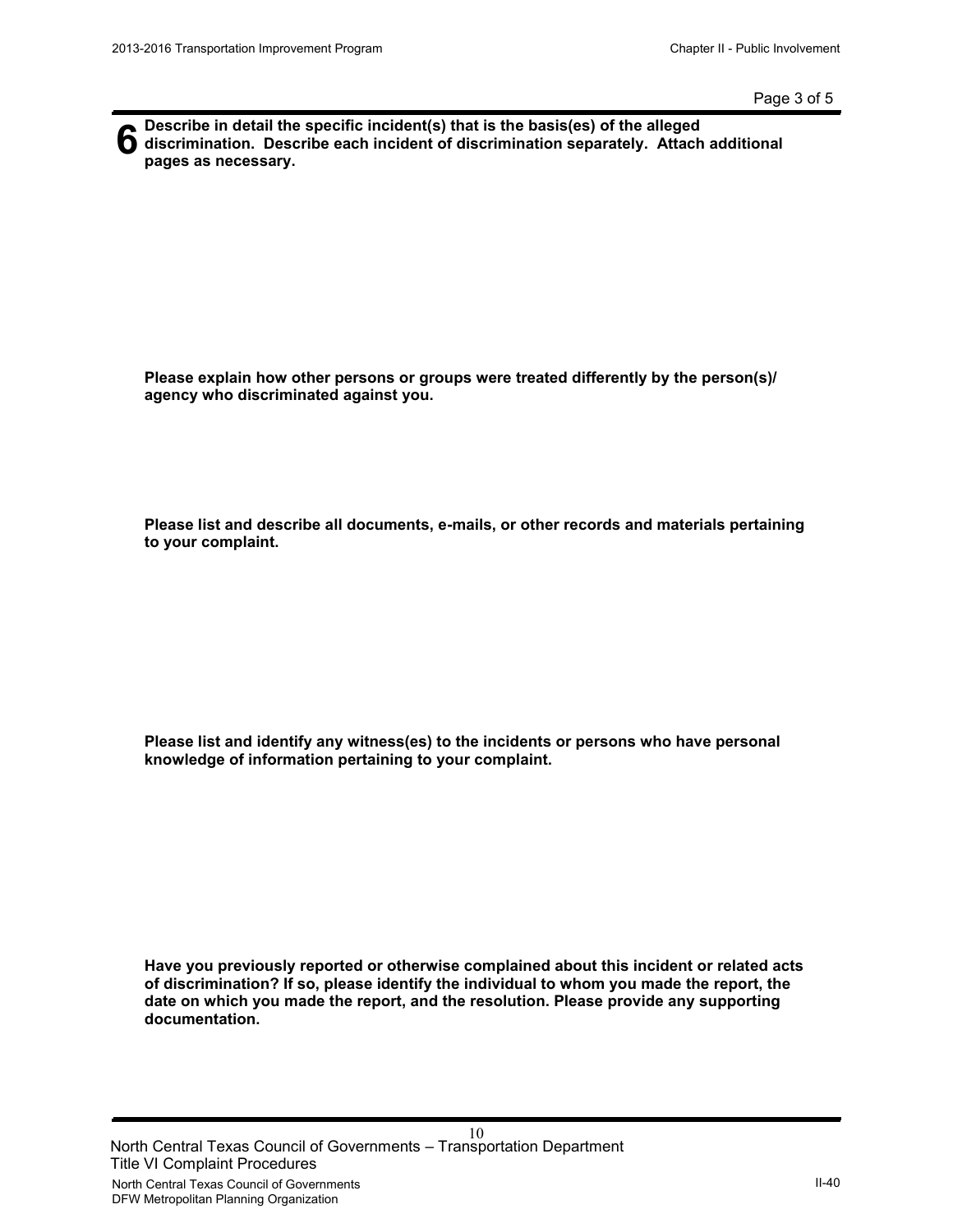Page 4 of 5

**Please provide any additional information about the alleged discrimination.** 

**7 If an advisor will be assisting you in the complaint process, please provide his/her name and contact information.**

| <b>First Name</b>     | ΜI             | Last Name                |  |
|-----------------------|----------------|--------------------------|--|
|                       |                |                          |  |
| Name of Business      | Position/Title | <b>Telephone Number</b>  |  |
| <b>Street Address</b> | City           | <b>State</b><br>Zip Code |  |

**8 This complaint form must be signed and dated in order to address your allegations. Additionally, this office will need your consent to disclose your name, if needed, in the course of our investigation. The Discrimination Complaint Consent/Release form is attached. If you are filing a complaint of discrimination on behalf of another person, our office will also need this person's consent.** 

I certify that to the best of my knowledge the information I have provided is accurate and the events and circumstances are as I have described them. I also understand that if I will be assisted by an advisor, my signature below authorizes the named individual to receive copies of relevant correspondence regarding the complaint and to accompany me during the investigation.

| Signature                                                              | Date |  |
|------------------------------------------------------------------------|------|--|
| North Central Texas Council of Governments - Transportation Department |      |  |